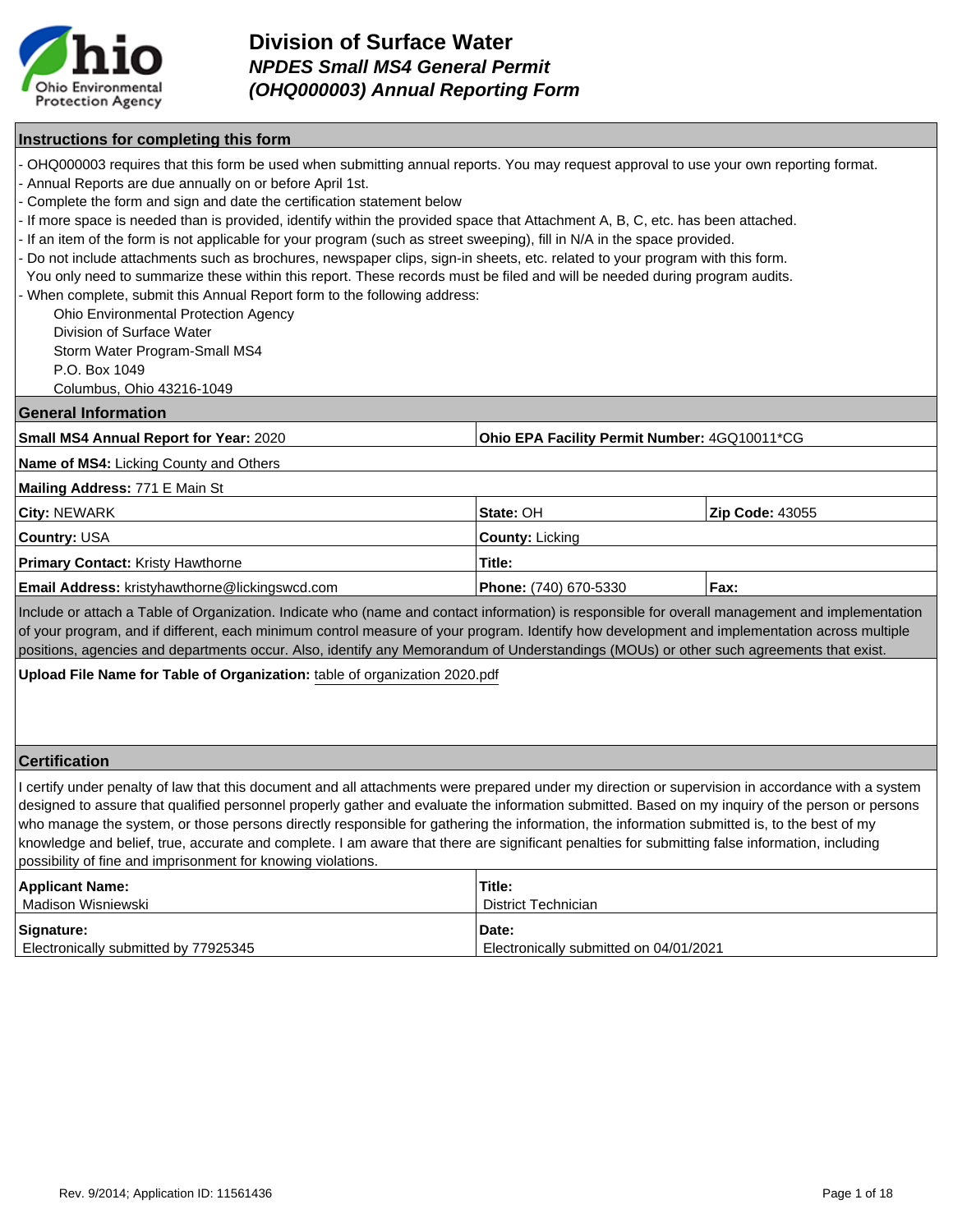## **PUBLIC EDUCATION AND OUTREACH**

## **Estimate Your Permit Area of Total Population:** 17000

| BMP (mechanism)                                                     | <b>Responsible Party</b>                                                                     | Measurable Goal                                                                                                                                                                                                                                                                                                            | Theme or Message<br><b>Target Audience</b>                                                                                                                                                                            |                                                     | % Target<br>Audience | Effective |
|---------------------------------------------------------------------|----------------------------------------------------------------------------------------------|----------------------------------------------------------------------------------------------------------------------------------------------------------------------------------------------------------------------------------------------------------------------------------------------------------------------------|-----------------------------------------------------------------------------------------------------------------------------------------------------------------------------------------------------------------------|-----------------------------------------------------|----------------------|-----------|
| (5) NON-PERSONAL MEDIA: Print<br>Reach                              | LCSWCD, Licking Park District, LC<br>Planning Commission, LC Recycling,<br>Village of Hebron | Deliver stormwater and pollution<br>prevention messages via printed<br>brochures, newsletters, and other<br>nonpersonal print media.                                                                                                                                                                                       | Keeping sediment (theme 1), nutrient<br>(theme 2), organic (theme 3), and<br>toxic (theme 4) pollution out of storm<br>water. Provide stormwater<br>management information to the<br>development community (theme 5). | Adults, Youth, Families, Educator                   | 100                  | Yes       |
| Summary of Results: Estimated 20,000 reaches through 8 efforts.     |                                                                                              |                                                                                                                                                                                                                                                                                                                            |                                                                                                                                                                                                                       |                                                     |                      |           |
| Comments:                                                           |                                                                                              |                                                                                                                                                                                                                                                                                                                            |                                                                                                                                                                                                                       |                                                     |                      |           |
| (1) EDUCATION: Adult, Youth, Family                                 | LCSWCD, Villages, Townships                                                                  | Educate adults via teacher workshops<br>(PLT, WET, WILD, early childhood<br>PLT/WILD), rain barrel workshops,<br>Stream Team training (citizen science<br>water quality monitoring). Educate<br>vouth and families via hands-on<br>activities (Enviroscape, stream table,<br>groundwater model, stream study,<br>$etc.$ ). | Keeping sediment (theme 1), nutrient<br>(theme 2), organic (theme 3), and<br>toxic (theme 4) pollution out of storm<br>water.                                                                                         | Adults, youth, families, educator                   | 100                  | Yes       |
| Summary of Results: Estimated 2,986 reaches through 80 efforts.     |                                                                                              |                                                                                                                                                                                                                                                                                                                            |                                                                                                                                                                                                                       |                                                     |                      |           |
| Comments:                                                           |                                                                                              |                                                                                                                                                                                                                                                                                                                            |                                                                                                                                                                                                                       |                                                     |                      |           |
| (3) OUTREACH: River Round Up                                        | LCSWCD, Village of Hebron, LC<br>Recycling                                                   | Promote River Round Up via poster<br>contest, mini Round Up, word of<br>mouth, blogs, radio interviews, etc.                                                                                                                                                                                                               | Keeping sediment (theme 1), nutrient<br>(theme 2), organic (theme 3), and<br>toxic (theme 4) pollution out of storm<br>water.                                                                                         | Adults, youth, families, local leaders,<br>educator | 100                  | Yes       |
| Summary of Results: Estimated 1,512,005 reaches through 25 efforts. |                                                                                              |                                                                                                                                                                                                                                                                                                                            |                                                                                                                                                                                                                       |                                                     |                      |           |
| Comments:                                                           |                                                                                              |                                                                                                                                                                                                                                                                                                                            |                                                                                                                                                                                                                       |                                                     |                      |           |
| (2) OUTREACH: Adult, Youth, Family                                  | LCSWCD, Village of Hebron                                                                    | Promote stormwater awareness and<br>pollution prevention at community<br>events via hands-on activities<br>(Enviroscape, stream table,<br>groundwater model, etc.).                                                                                                                                                        | Keeping sediment (theme 1), nutrient<br>(theme 2), organic (theme 3), and<br>toxic (theme 4) pollution out of storm<br>water.                                                                                         | Adult, youth, families                              | 100                  | Yes       |
| Summary of Results: Estimated 49,371 reaches through 40 efforts.    |                                                                                              |                                                                                                                                                                                                                                                                                                                            |                                                                                                                                                                                                                       |                                                     |                      |           |
| Comments:                                                           |                                                                                              |                                                                                                                                                                                                                                                                                                                            |                                                                                                                                                                                                                       |                                                     |                      |           |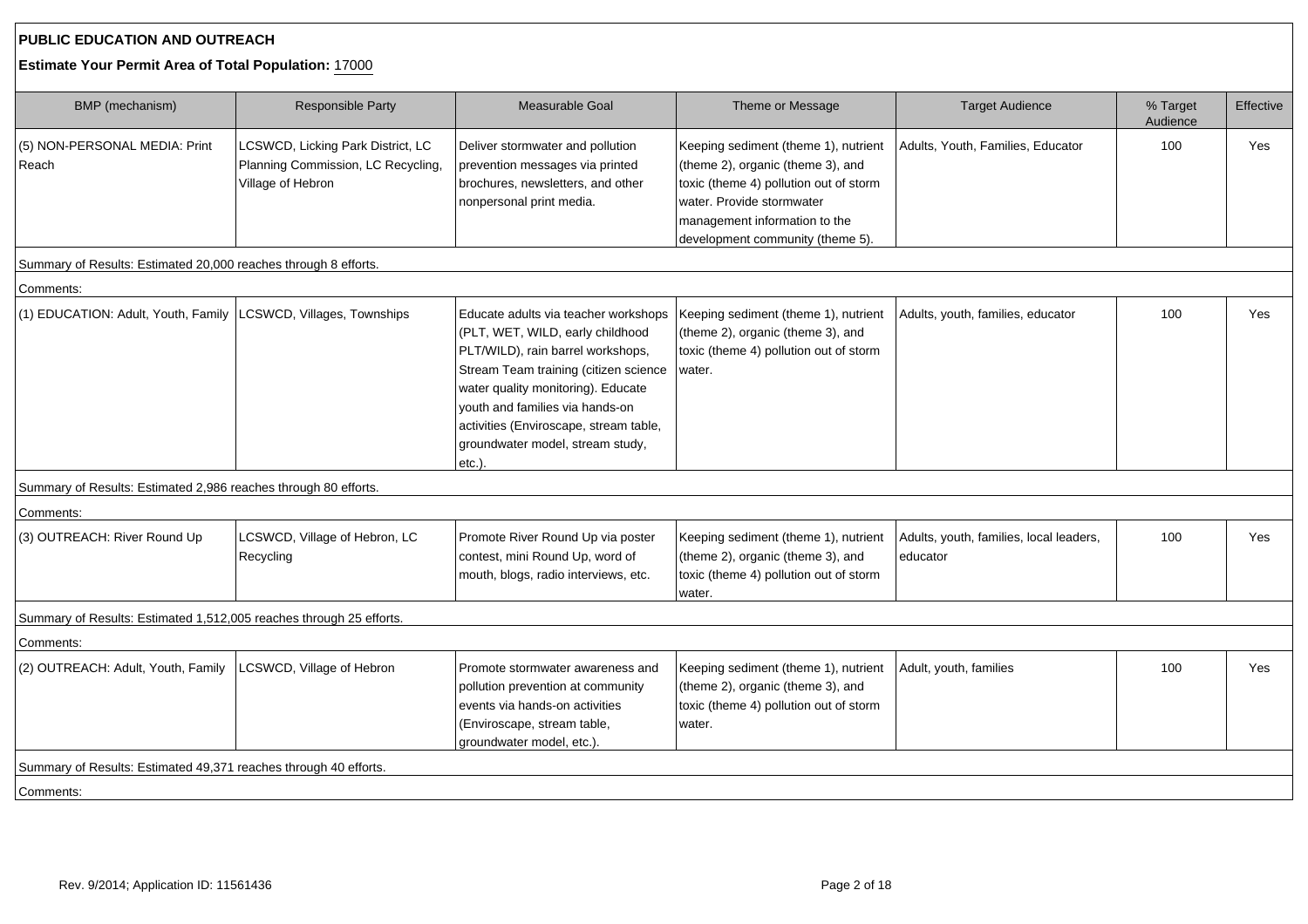| (4) NON-PERSONAL MEDIA: Digital<br>Reach                           | LCSWCD, Village of Hebron                                                                                                                           | Deliver stormwater and pollution<br>prevention messages via webpages,<br>social media, and electronic<br>newsletters.         | Keeping sediment (theme 1), nutrient<br>(theme 2), organic (theme 3), and<br>toxic (theme 4) pollution out of storm<br>water.                                                                                         | Adults, Youth, Families, Educator                                   | 100                  | Yes                                                                                              |
|--------------------------------------------------------------------|-----------------------------------------------------------------------------------------------------------------------------------------------------|-------------------------------------------------------------------------------------------------------------------------------|-----------------------------------------------------------------------------------------------------------------------------------------------------------------------------------------------------------------------|---------------------------------------------------------------------|----------------------|--------------------------------------------------------------------------------------------------|
| Summary of Results: Estimated 157,635 reaches through 447 efforts. |                                                                                                                                                     |                                                                                                                               |                                                                                                                                                                                                                       |                                                                     |                      |                                                                                                  |
| Comments:                                                          |                                                                                                                                                     |                                                                                                                               |                                                                                                                                                                                                                       |                                                                     |                      |                                                                                                  |
| PUBLIC EDUCATION & OUTREACH                                        |                                                                                                                                                     |                                                                                                                               |                                                                                                                                                                                                                       |                                                                     |                      |                                                                                                  |
| BMP (mechanism)                                                    | Summarize activities you plan to undertake during the next reporting cycle.<br><b>Responsible Party</b>                                             | Measurable Goal                                                                                                               | Theme or Message                                                                                                                                                                                                      | <b>Target Audience</b>                                              | % Target<br>Audience | Proposed<br>Schedule                                                                             |
| (5) NON-PERSONAL MEDIA: Print<br>Reach                             | LCSWCD, Village of Hebron, Licking<br>County Recycling and Litter<br>Prevention, Licking County Planning<br>Commission, Licking Park District       | Deliver stormwater and pollution<br>prevention messages via brochures,<br>newsletters, and other non-personal<br>print media. | Keeping sediment (theme 1), nutrient<br>(theme 2), organic (theme 3), and<br>toxic (theme 4) pollution out of storm<br>water. Provide stormwater<br>management information to the<br>development community (theme 5). | Adults, Youth, Families, Educators,<br><b>Development Community</b> | 75                   | Nonperso<br>nal media<br>methods<br>used on<br>an<br>ongoing<br>basis<br>throughout<br>the year. |
|                                                                    | Summary of Planned Activities: Deliver stormwater and pollution prevention messages via brochures, newsletters, and other non-personal print media. |                                                                                                                               |                                                                                                                                                                                                                       |                                                                     |                      |                                                                                                  |
| Comments: N/A                                                      |                                                                                                                                                     |                                                                                                                               |                                                                                                                                                                                                                       |                                                                     |                      |                                                                                                  |
| (4) NON-PERSONAL MEDIA: Digital<br>Reach                           | LCSWCD, Village of Hebron                                                                                                                           | Educate community via webpages,<br>social media, and electronic<br>newsletters.                                               | Keeping sediment (theme 1), nutrient<br>(theme 2), organic (theme 3), and<br>toxic (theme 4) pollution out of storm<br>water.                                                                                         | Adults, Youth, Families, Educators                                  | 100                  | Ongoing                                                                                          |
|                                                                    | Summary of Planned Activities: Educate community via webpages, social media, and electronic newsletters.                                            |                                                                                                                               |                                                                                                                                                                                                                       |                                                                     |                      |                                                                                                  |
| Comments: N/A                                                      |                                                                                                                                                     |                                                                                                                               |                                                                                                                                                                                                                       |                                                                     |                      |                                                                                                  |
| (3) OUTREACH: River Round Up                                       | LCSWCD, Village of Hebron, LC<br>Recycling                                                                                                          | Promote River Round Up via poster<br>contest, mini Round Up, word of<br>mouth, blogs, etc                                     | Keeping sediment (theme 1), nutrient<br>(theme 2), organic (theme 3), and<br>toxic (theme 4) pollution out of storm<br>water.                                                                                         | Families, Youth and Adults, Local<br>Leaders, Educators             | 75                   | Ongoing                                                                                          |
|                                                                    | Summary of Planned Activities: Promote River Round Up via poster contest, mini Round Up, word of mouth, blogs, etc.                                 |                                                                                                                               |                                                                                                                                                                                                                       |                                                                     |                      |                                                                                                  |
| Comments: N/A                                                      |                                                                                                                                                     |                                                                                                                               |                                                                                                                                                                                                                       |                                                                     |                      |                                                                                                  |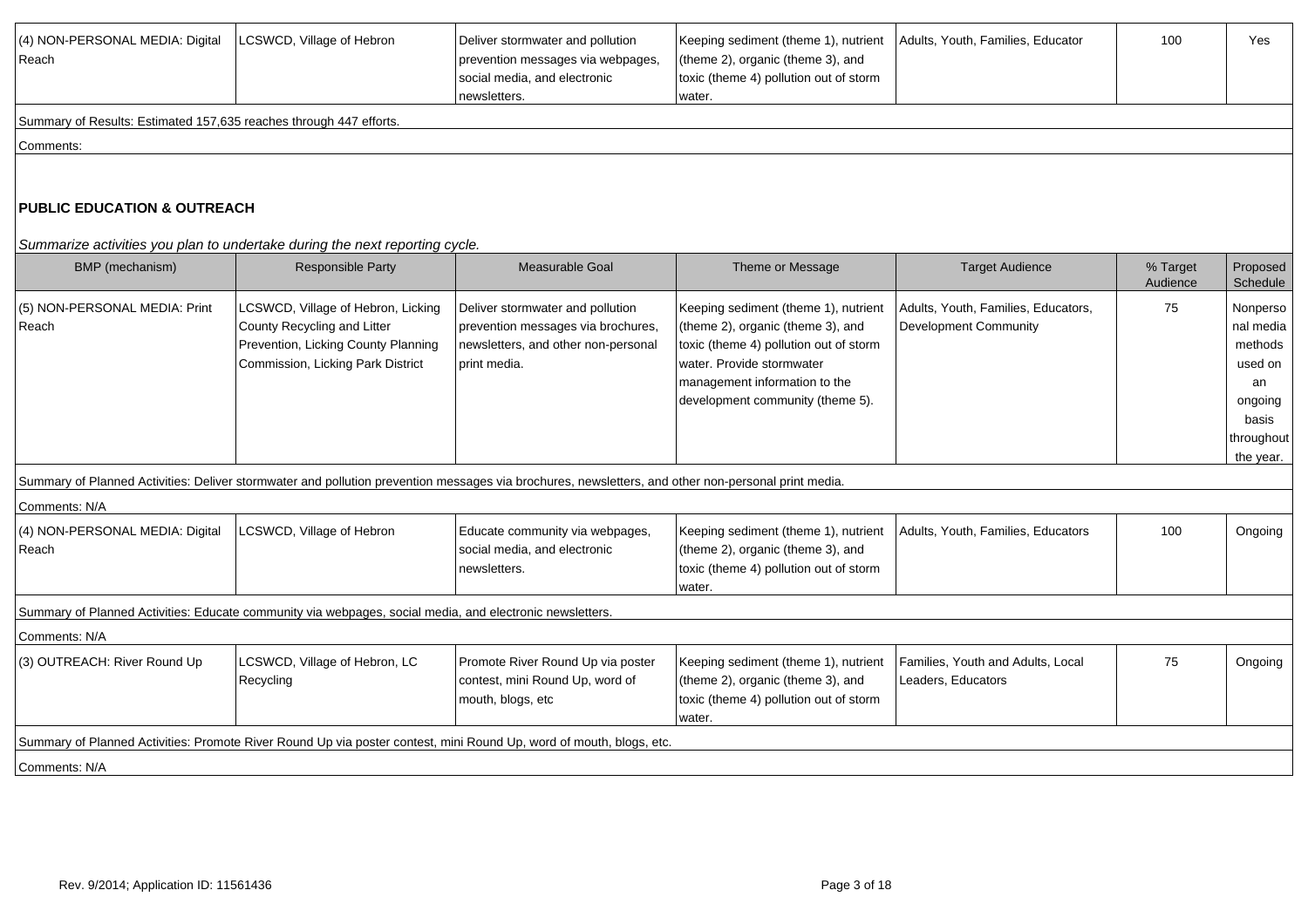| (1) EDUCATION: Adult, Youth, Family LCSWCD, Village of Hebron        |                   | Educate adults via teacher workshops<br>(PLT, WET, WILD, early childhood<br>PLT/WILD), rain barrel workshops,<br>Stream Team training (citizen science<br>water quality monitoring). Educate<br>youth and families via hands-on<br>activities (Enviroscape, stream table,<br>groundwater model, stream study,<br>$etc.$ )           | Keeping sediment (theme 1), nutrient<br>(theme 2), organic (theme 3), and<br>toxic (theme 4) pollution out of storm<br>water.                                                                                                                                                                                                                                                                 | Adults, Educators, Youth, and<br>Families | 75                           | Multiple<br>events<br>throughout<br>the year. |
|----------------------------------------------------------------------|-------------------|-------------------------------------------------------------------------------------------------------------------------------------------------------------------------------------------------------------------------------------------------------------------------------------------------------------------------------------|-----------------------------------------------------------------------------------------------------------------------------------------------------------------------------------------------------------------------------------------------------------------------------------------------------------------------------------------------------------------------------------------------|-------------------------------------------|------------------------------|-----------------------------------------------|
|                                                                      |                   |                                                                                                                                                                                                                                                                                                                                     | Summary of Planned Activities: Provide educational opportunities for adults via teacher workshops (PLT, WET, WILD, early childhood PLT/WILD), rain barrel workshops, Stream Team training (citizen science water quality<br>monitoring). Provide educational opportunities for youth and families via hands-on activities (Enviroscape, stream table, groundwater model, stream study, etc.). |                                           |                              |                                               |
|                                                                      |                   |                                                                                                                                                                                                                                                                                                                                     |                                                                                                                                                                                                                                                                                                                                                                                               |                                           |                              |                                               |
| Comments: N/A<br>(2) OUTREACH: Adult, Youth, Family                  | LCSWCD            | Promote stormwater awareness and<br>pollution prevention at community<br>events via hands-on activities<br>(Enviroscape, stream table,<br>groundwater model, etc.).                                                                                                                                                                 | Keeping sediment (theme 1), nutrient<br>(theme 2), organic (theme 3), and<br>toxic (theme 4) pollution out of storm<br>water.                                                                                                                                                                                                                                                                 | Adults, Youth, Families, Educator         | 75                           | Multiple<br>events<br>throughout<br>the year  |
|                                                                      |                   |                                                                                                                                                                                                                                                                                                                                     | Summary of Planned Activities: Promote stormwater awareness and pollution prevention at community events via hands-on activities (Enviroscape, stream table, groundwater model, etc.).                                                                                                                                                                                                        |                                           |                              |                                               |
| Comments: At least 75% of CY2020.                                    |                   |                                                                                                                                                                                                                                                                                                                                     |                                                                                                                                                                                                                                                                                                                                                                                               |                                           |                              |                                               |
| <b>PUBLIC INVOLVEMENT AND PARTICIPATION</b>                          |                   |                                                                                                                                                                                                                                                                                                                                     |                                                                                                                                                                                                                                                                                                                                                                                               |                                           |                              |                                               |
| BMP (mechanism)                                                      | Responsible Party | Measurable Goal                                                                                                                                                                                                                                                                                                                     | Theme or Message                                                                                                                                                                                                                                                                                                                                                                              | <b>Target Audience</b>                    | <b>Estimate Of</b><br>People | Effective                                     |
| 1) EDUCATION: Adult, Youth, Family                                   |                   |                                                                                                                                                                                                                                                                                                                                     |                                                                                                                                                                                                                                                                                                                                                                                               |                                           | Participated                 |                                               |
|                                                                      | _CSWCD            | Participation of adults via teacher<br>workshops (PLT, WET, WILD, early<br>childhood PLT/WILD), rain barrel<br>workshops, Stream Team training<br>(citizen science water quality<br>monitoring). Educate youth and<br>families via hands-on activities<br>(Enviroscape, stream table,<br>groundwater model, stream study,<br>etc.). | Keeping sediment (theme 1), nutrient<br>(theme 2), organic (theme 3), and<br>toxic (theme 4) pollution out of storm<br>water.                                                                                                                                                                                                                                                                 | Adults, youth, families, educator         | 2661                         | Yes                                           |
| Summary of Results: Estimated 2,661 participants through 76 efforts. |                   |                                                                                                                                                                                                                                                                                                                                     |                                                                                                                                                                                                                                                                                                                                                                                               |                                           |                              |                                               |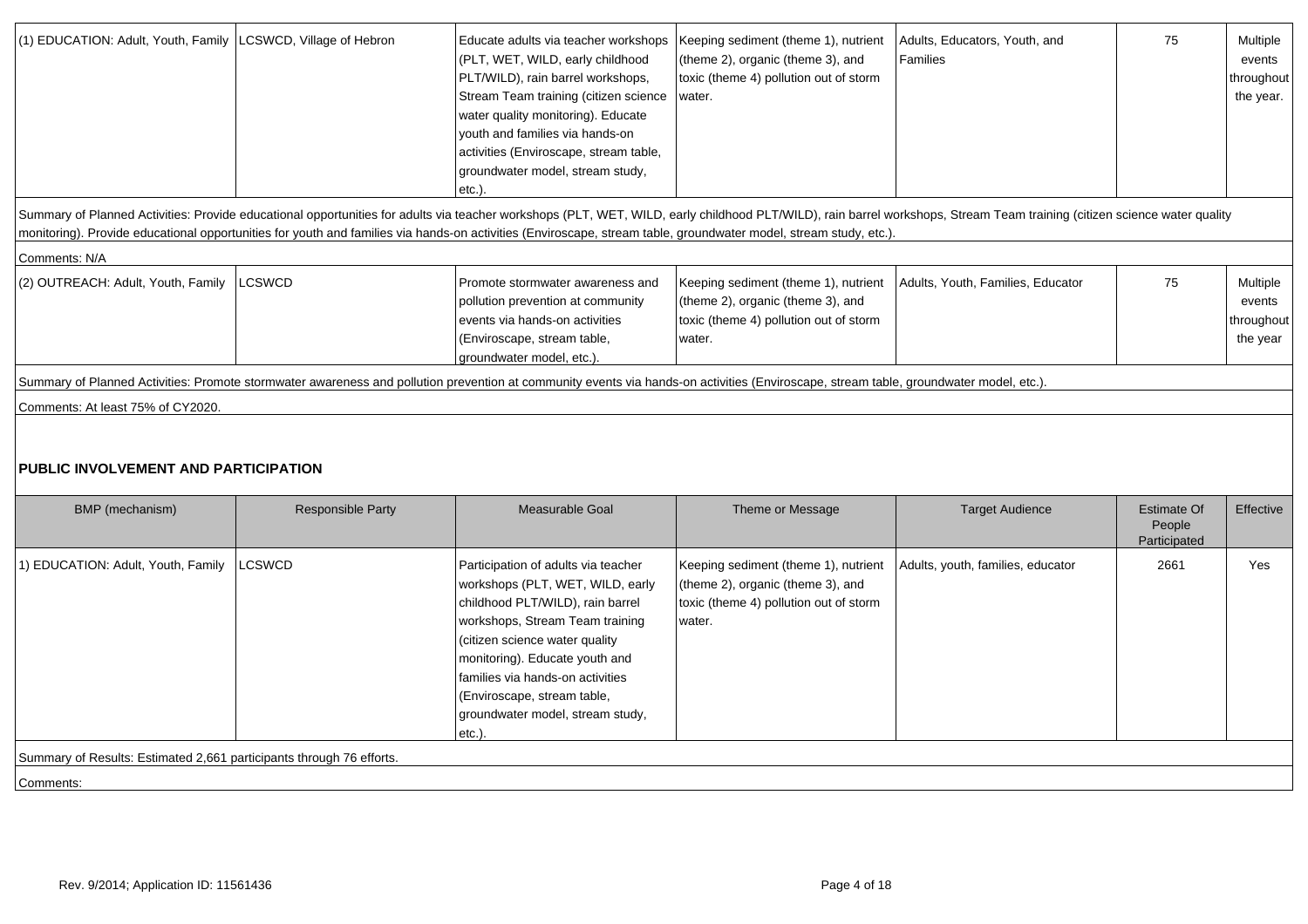| (2) OUTREACH: Adult, Youth, Family                                                                                         | <b>LCSWCD</b>            | Participation in stormwater awareness   Keeping sediment (theme 1), nutrient<br>and pollution prevention education at<br>community events via hands-on<br>activities (Enviroscape, stream table,<br>groundwater model, etc.). | (theme 2), organic (theme 3), and<br>toxic (theme 4) pollution out of storm<br>water.                                         | Adults, youth, families, educators                   | $\mathbf 0$                             | No                                            |
|----------------------------------------------------------------------------------------------------------------------------|--------------------------|-------------------------------------------------------------------------------------------------------------------------------------------------------------------------------------------------------------------------------|-------------------------------------------------------------------------------------------------------------------------------|------------------------------------------------------|-----------------------------------------|-----------------------------------------------|
| Summary of Results: Due to COVID-19, this BMP was not completed.                                                           |                          |                                                                                                                                                                                                                               |                                                                                                                               |                                                      |                                         |                                               |
| Comments:                                                                                                                  |                          |                                                                                                                                                                                                                               |                                                                                                                               |                                                      |                                         |                                               |
| (3) OUTREACH: River Round Up and<br><b>Associated Events</b>                                                               | LCSWCD                   | Residential participation through<br>annual river cleanup and associated<br>events (poster contest, mini Round<br>Up, word of mouth, blogs, radio<br>interviews, etc.).                                                       | Keeping sediment (theme 1), nutrient<br>(theme 2), organic (theme 3), and<br>toxic (theme 4) pollution out of storm<br>water. | Families, Adults, Youth, Educators,<br>Local Leaders | 225                                     | Yes                                           |
| Summary of Results: Estimated 225 participants through 14 efforts.                                                         |                          |                                                                                                                                                                                                                               |                                                                                                                               |                                                      |                                         |                                               |
| Comments:                                                                                                                  |                          |                                                                                                                                                                                                                               |                                                                                                                               |                                                      |                                         |                                               |
| <b>PUBLIC INVOLVEMENT AND PARTICIPATION</b><br>Summarize activities you plan to undertake during the next reporting cycle. |                          |                                                                                                                                                                                                                               |                                                                                                                               |                                                      |                                         |                                               |
| BMP (mechanism)                                                                                                            | <b>Responsible Party</b> | Measurable Goal                                                                                                                                                                                                               | Theme or Message                                                                                                              | <b>Target Audience</b>                               | Estimate of<br>People to<br>Participate | Proposed<br>Schedule                          |
| (2) OUTREACH: Adult, Youth, Family                                                                                         | LCSWCD                   | Promote stormwater awareness and<br>pollution prevention at community<br>events via hands-on activities<br>(Enviroscape, stream table,<br>groundwater model, etc.)                                                            | Keeping sediment (theme 1), nutrient<br>(theme 2), organic (theme 3), and<br>toxic (theme 4) pollution out of storm<br>water. | Adults, Educators                                    | 632                                     | Multiple<br>events<br>throughout<br>the year. |
| Comments: Estimate of people: 75% of 2020                                                                                  |                          | Summary of Planned Activities: Via Enviroscape stormwater pollution and BMP table-top model, Trees as stormwater BMPs, Stream Life general indicators, Rain Barrels general usefulness educate and engage residents           |                                                                                                                               |                                                      |                                         |                                               |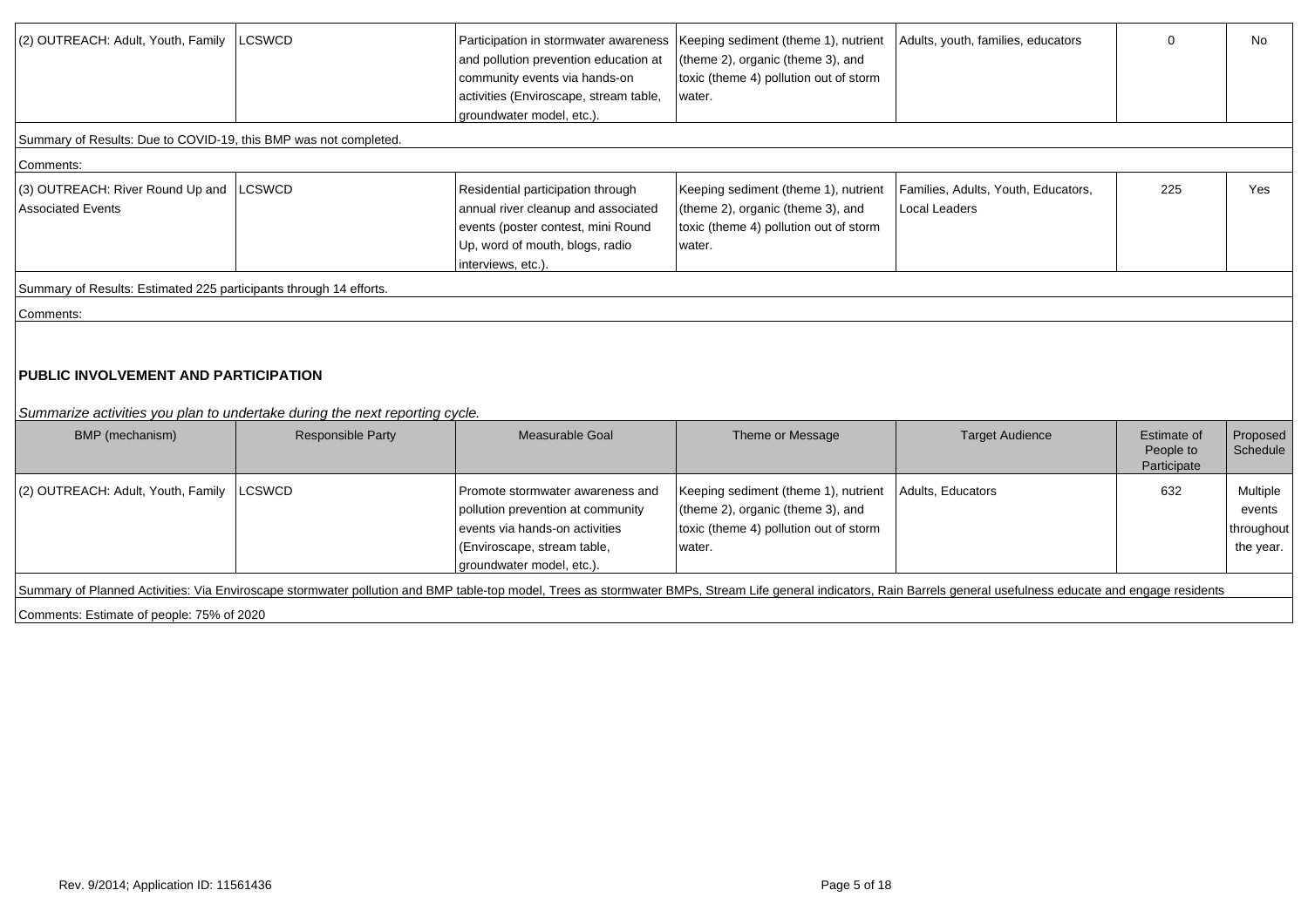| (3) OUTREACH: River Round Up and<br><b>Associated Events</b>                                         | LCSWCD                                                                                                                                   |           | Engage residents through annual river   Keeping sediment (theme 1), nutrient<br>cleanup and associated events (poster<br>contest, mini Round Up, word of<br>mouth, blogs, radio interviews, etc.).                                                                                                            | (theme 2), organic (theme 3), and<br>water  | toxic (theme 4) pollution out of storm                                         | Families, Adults, Youth, Educators,<br>Local Leaders<br>Summary of Planned Activities: Via annual waterway clean up and waterway health awareness initiative educate and engage residents Kickoff and New Partner Luncheon, Mini RRUp, Preview, RRUp Poster Contest | 396 | March:<br>Kickoff<br>and New<br>Partner<br>Luncheon,  <br>July: Mini<br>RRUp,<br>August:<br>Preview,<br>Septembe<br>r: RRUp,<br>Septembe<br>r-January:<br>Poster<br>Contest |
|------------------------------------------------------------------------------------------------------|------------------------------------------------------------------------------------------------------------------------------------------|-----------|---------------------------------------------------------------------------------------------------------------------------------------------------------------------------------------------------------------------------------------------------------------------------------------------------------------|---------------------------------------------|--------------------------------------------------------------------------------|---------------------------------------------------------------------------------------------------------------------------------------------------------------------------------------------------------------------------------------------------------------------|-----|-----------------------------------------------------------------------------------------------------------------------------------------------------------------------------|
| Comments: Increase at least 10% from CY2020                                                          |                                                                                                                                          |           |                                                                                                                                                                                                                                                                                                               |                                             |                                                                                |                                                                                                                                                                                                                                                                     |     |                                                                                                                                                                             |
| (1) EDUCATION: Adult, Youth, Family                                                                  | <b>LCSWCD</b>                                                                                                                            | $etc.$ ). | Educate adults via teacher workshops<br>(PLT, WET, WILD, early childhood<br>PLT/WILD), rain barrel workshops,<br>Stream Team training (citizen science<br>water quality monitoring). Educate<br>youth and families via hands-on<br>activities (Enviroscape, stream table,<br>groundwater model, stream study, | (theme 2), organic (theme 3), and<br>water. | Keeping sediment (theme 1), nutrient<br>toxic (theme 4) pollution out of storm | Adults, Educators                                                                                                                                                                                                                                                   | 775 | Multiple<br>events<br>throughout<br>the year                                                                                                                                |
| families via hands-on activities (Enviroscape, stream table, groundwater model, stream study, etc.). |                                                                                                                                          |           |                                                                                                                                                                                                                                                                                                               |                                             |                                                                                | Summary of Planned Activities: Educate adults via teacher workshops (PLT, WET, WILD, early childhood PLT/WILD), rain barrel workshops, Stream Team training (citizen science water quality monitoring). Educate youth and                                           |     |                                                                                                                                                                             |
| Comments: At least 75% of CY2020 participant numbers.                                                |                                                                                                                                          |           |                                                                                                                                                                                                                                                                                                               |                                             |                                                                                |                                                                                                                                                                                                                                                                     |     |                                                                                                                                                                             |
| ILLICIT DISCHARGE DETECTION AND ELIMINATION (IDDE)<br>BMP (mechanism)                                | <b>Responsible Party</b>                                                                                                                 |           | Measurable Goal                                                                                                                                                                                                                                                                                               |                                             | Completed                                                                      | Cite Local Code(s) Being Used (If available,<br>web link for code(s))                                                                                                                                                                                               |     | Effective                                                                                                                                                                   |
| Ordinance or Other Regulatory Mechanism                                                              | Village of Buckeye Lake, Village of Granville, All regulations, ordinances, and resolutions<br>Village of Hebron, Licking County (Covers |           | are in place and current.                                                                                                                                                                                                                                                                                     |                                             | Yes                                                                            | VoBL: http://buckeyelakevillage.com; VoG:<br>http://www.granville.oh.us/storage/charter_co                                                                                                                                                                          |     | Yes                                                                                                                                                                         |

| BMP (mechanism)                         | <b>Responsible Party</b>                                                                                                                                    | Measurable Goal           | Completed | Cite Local Code(s) Being Used (If available,<br>web link for $code(s)$                                                                                                                                                                                                                                                 | Effective |
|-----------------------------------------|-------------------------------------------------------------------------------------------------------------------------------------------------------------|---------------------------|-----------|------------------------------------------------------------------------------------------------------------------------------------------------------------------------------------------------------------------------------------------------------------------------------------------------------------------------|-----------|
| Ordinance or Other Regulatory Mechanism | Village of Buckeye Lake, Village of Granville, All regulations, ordinances, and resolutions<br>Village of Hebron, Licking County (Covers<br>Township Areas) | are in place and current. | Yes       | VoBL: http://buckeyelakevillage.com; VoG:<br>http://www.granville.oh.us/storage/charter_co<br>de_and_policies/H-PlanningZoning.pdf; VoH:<br>https://codelibrary.amlegal.com/codes/hebro<br>n/latest/overview; Licking County (includes<br>townships): https://lickingswcd.com/what-<br>wedo/stormwater-management.html | Yes       |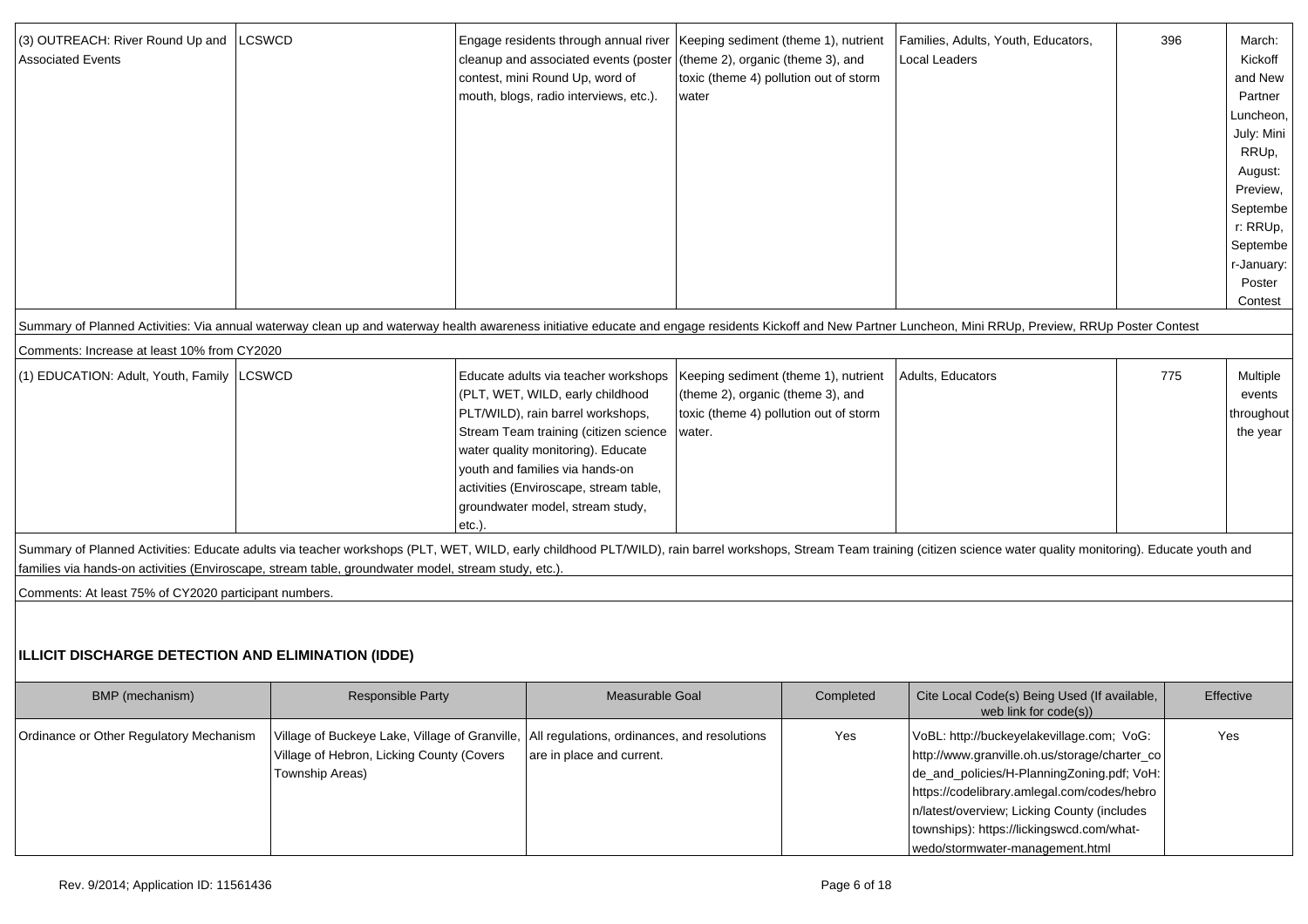| Summary of Results or Activities: Ordinances and regulations are enacted and are being utilized |                                                                        |                                                                              |                                                                                                             |                                                                                     |                               |                                                                     |                                                 |                                                                                                                                                                                                                                                                                                                                                                                                                                                                                                                                                                                                                        |                                              |           |
|-------------------------------------------------------------------------------------------------|------------------------------------------------------------------------|------------------------------------------------------------------------------|-------------------------------------------------------------------------------------------------------------|-------------------------------------------------------------------------------------|-------------------------------|---------------------------------------------------------------------|-------------------------------------------------|------------------------------------------------------------------------------------------------------------------------------------------------------------------------------------------------------------------------------------------------------------------------------------------------------------------------------------------------------------------------------------------------------------------------------------------------------------------------------------------------------------------------------------------------------------------------------------------------------------------------|----------------------------------------------|-----------|
| Comments:                                                                                       |                                                                        |                                                                              |                                                                                                             |                                                                                     |                               |                                                                     |                                                 |                                                                                                                                                                                                                                                                                                                                                                                                                                                                                                                                                                                                                        |                                              |           |
| BMP (mechanism)                                                                                 | <b>Responsible Party</b>                                               |                                                                              |                                                                                                             | Measurable Goal                                                                     |                               | Completed                                                           |                                                 | Summary of Activities or Updates                                                                                                                                                                                                                                                                                                                                                                                                                                                                                                                                                                                       |                                              | Effective |
| Storm Sewer System Map                                                                          | LCSWCD                                                                 |                                                                              | Map all outfalls and storm sewer system in<br><b>Urbanized Area</b>                                         |                                                                                     |                               | Yes                                                                 |                                                 | Storm Sewer map is continually updated                                                                                                                                                                                                                                                                                                                                                                                                                                                                                                                                                                                 |                                              | Yes       |
| Comments:                                                                                       |                                                                        |                                                                              |                                                                                                             |                                                                                     |                               |                                                                     |                                                 |                                                                                                                                                                                                                                                                                                                                                                                                                                                                                                                                                                                                                        |                                              |           |
| BMP (mechanism)                                                                                 | <b>Responsible Party</b>                                               |                                                                              |                                                                                                             | Measurable Goal                                                                     |                               | Completed                                                           |                                                 | Summary of Activities or Updates                                                                                                                                                                                                                                                                                                                                                                                                                                                                                                                                                                                       |                                              | Effective |
| HSTS Mapping and List                                                                           | Village of Hebron                                                      |                                                                              |                                                                                                             | Map and list HSTS in MS4 area                                                       |                               | Yes                                                                 | GIS.                                            | All known HSTS in the Village of Hebron<br>have been located, inspected and mapped in                                                                                                                                                                                                                                                                                                                                                                                                                                                                                                                                  |                                              | Yes       |
| Comments:                                                                                       |                                                                        |                                                                              |                                                                                                             |                                                                                     |                               |                                                                     |                                                 |                                                                                                                                                                                                                                                                                                                                                                                                                                                                                                                                                                                                                        |                                              |           |
| <b>BMP</b> (mechanism)                                                                          | <b>Responsible Party</b>                                               |                                                                              |                                                                                                             | Measurable Goal                                                                     |                               | Completed                                                           |                                                 | Summary of Activities or Updates                                                                                                                                                                                                                                                                                                                                                                                                                                                                                                                                                                                       |                                              | Effective |
| <b>IDDE Plan</b>                                                                                | LCSWCD, LCEO/LC Hwy. Dept., LC Health<br>Dept., Villages and Townships |                                                                              |                                                                                                             | Follow the IDDE plan adopted by LCHD to<br>identify and eliminate illicit discharge |                               | Yes                                                                 |                                                 | Licking County agencies have developed a<br>plan for identifying and eliminating illicit<br>discharges. LC Health Dept. created an<br>IDDE plan. LCSWCD and partners work<br>closely with LC Health Dept. regarding<br>HSTS discharges. LC Health Dept. works<br>directly with property owners to remedy<br>problems with HSTS. Non-HSTS illicit<br>discharges are investigated by LCSWCD<br>and reported to the appropriate entity for the<br>specific pollutant (ie. OEPA, LCHD,<br>LCSWCD, etc.) An informal agreement has<br>been made with the Licking County Water<br>and Waste Water for water quality testing. |                                              | Yes       |
| Comments:                                                                                       |                                                                        |                                                                              |                                                                                                             |                                                                                     |                               |                                                                     |                                                 |                                                                                                                                                                                                                                                                                                                                                                                                                                                                                                                                                                                                                        |                                              |           |
| BMP (mechanism)                                                                                 | <b>Responsible Party</b>                                               | Measurable Goal                                                              |                                                                                                             | Completed                                                                           | Total # of<br><b>Outfalls</b> | # of Outfalls<br>Screened                                           | # of Dry-<br><b>Weather Flows</b><br>Identified | # of Identified<br><b>Illicit Discharges</b>                                                                                                                                                                                                                                                                                                                                                                                                                                                                                                                                                                           | # of Eliminated<br><b>Illicit Discharges</b> | Effective |
| Dry-Weather Screening of Outfalls Licking County Soil and Water                                 | <b>Conservation District</b>                                           | Dry screen all outfalls in the MS4<br>during 5-yr. permit term<br>(~25%/yr.) |                                                                                                             | No                                                                                  | 140                           | $\Omega$                                                            | $\Omega$                                        | $\mathbf 0$                                                                                                                                                                                                                                                                                                                                                                                                                                                                                                                                                                                                            | $\mathbf 0$                                  | <b>No</b> |
| Comments: Due to COVID-19, Dry-weather outfall screening was not completed in 2020.             |                                                                        |                                                                              |                                                                                                             |                                                                                     |                               |                                                                     |                                                 |                                                                                                                                                                                                                                                                                                                                                                                                                                                                                                                                                                                                                        |                                              |           |
| Upload File Name for the Illicit Discharges: Illicit Discharge Report Form.pdf                  |                                                                        |                                                                              |                                                                                                             |                                                                                     |                               |                                                                     |                                                 |                                                                                                                                                                                                                                                                                                                                                                                                                                                                                                                                                                                                                        |                                              |           |
| BMP (mechanism)                                                                                 | <b>Responsible Party</b>                                               |                                                                              | Measurable Goal                                                                                             |                                                                                     | Completed                     | <b>Summary of Planned Activities</b>                                |                                                 | Comments                                                                                                                                                                                                                                                                                                                                                                                                                                                                                                                                                                                                               |                                              | Effective |
| (LCHD) Dry-Weather Screening of<br>Outfalls                                                     | Licking County Health Department                                       |                                                                              | Conduct dry-weather screening of<br>100% of the illicit discharge locations<br>identified within LCHDs Plan |                                                                                     | No<br>in 2020.                | Due to COVID-19, Dry-weather<br>outfall screening was not completed |                                                 |                                                                                                                                                                                                                                                                                                                                                                                                                                                                                                                                                                                                                        |                                              | No        |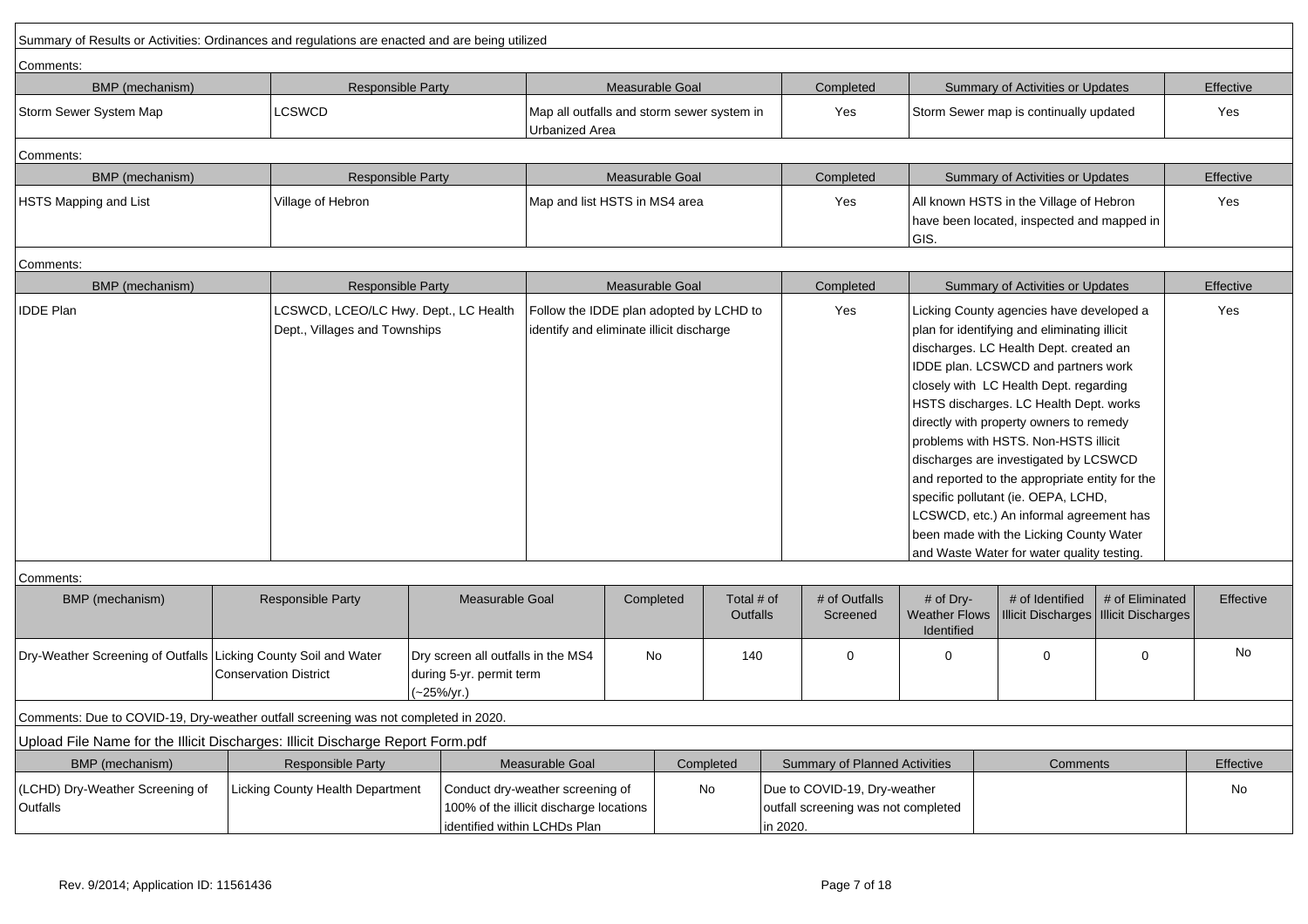| (VoH) Dry-Weather Screening of | Licking County Soil & Water      | All municipal outfalls and the          | Yes | 10 outfalls screened, 3 Dry-weather    | Yes |
|--------------------------------|----------------------------------|-----------------------------------------|-----|----------------------------------------|-----|
| <b>Outfalls</b>                | Conservation & Village of Hebron | Industrial/Commercial that outfall into |     | flows identified, 0 illicit discharges |     |
|                                |                                  | the Village storm system.               |     | lidentified and 0 eliminated.          |     |

# **ILLICIT DISCHARGE DETECTION & ELIMINATION (IDDE)**

Summarize activities you plan to undertake for the next reporting cycle.

| BMP (mechanism)                            | <b>Responsible Party</b>                                                                           | Measurable Goal                                                                                                                                                            |           |                                                      | <b>Summary of Planned Activities</b>                                                                                                                                                                                                                           | <b>Proposed Schedule</b>                                                     |
|--------------------------------------------|----------------------------------------------------------------------------------------------------|----------------------------------------------------------------------------------------------------------------------------------------------------------------------------|-----------|------------------------------------------------------|----------------------------------------------------------------------------------------------------------------------------------------------------------------------------------------------------------------------------------------------------------------|------------------------------------------------------------------------------|
| Dry-Weather Screening of Outfalls          | LCSWCD, Villages, and LCHD                                                                         | LCSWCD: Dry weather screening of all<br>outfalls into MS4 during permit cycle;<br>LCHD: 100% of the potential illicit<br>discharge locations identified in LCHD's<br>plan. |           | identified in LCHD's plan.                           | LCSWCD and Villages will collaborate with LCHD to identify all municipal outfalls<br>and test for possible discharges. Identify all past outfall problems and re-screen.<br>Conduct dry weather screening at 100% of the potential illicit discharge locations | Ongoing (during dry<br>weather)                                              |
| Comments:                                  |                                                                                                    |                                                                                                                                                                            |           |                                                      |                                                                                                                                                                                                                                                                |                                                                              |
| (LCHD) HSTS Mapping and List               | Licking County Health Department                                                                   | Identify all HSTS in MS4 Urbanized<br>Areas and update to include previously<br>unidentified features.                                                                     |           | Locate, identify, and map HSTS on a continual basis. |                                                                                                                                                                                                                                                                | Ongoing                                                                      |
| Comments:                                  |                                                                                                    |                                                                                                                                                                            |           |                                                      |                                                                                                                                                                                                                                                                |                                                                              |
| Ordinance or Other Regulatory<br>Mechanism | All entities                                                                                       | Review legislation as necessary                                                                                                                                            |           | modifications or additions need to be made.          | LCEO, LCHD, and LCSWCD, the villages, and townships will determine if                                                                                                                                                                                          | Review legislation<br>as needed. Enact<br>necessary changes<br>as required.  |
| Comments:                                  |                                                                                                    |                                                                                                                                                                            |           |                                                      |                                                                                                                                                                                                                                                                |                                                                              |
| <b>IDDE Plan</b>                           | All entities with LCSWCD, Licking<br>County Health Department (LCHD)                               | All entities with LCSWCD: Utilize the<br>State Model IDDE Plan, LCHD:<br>Inspection 100% of the potential illicit<br>discharge locations identified in LCHDs<br>plan       | plan.     |                                                      | All entities with LCSWCD: Work with partners to utilize the IDDE plan. Review<br>process at periodic MS4 Consortium meetings. LCHD: Conduct dry-weather<br>screening at 100% of the potential illicit discharge locations identified in LCHD's                 | All entities with<br>LCSWCD:<br>Ongoing; LCHD:<br>April 2021 - Dec.<br>2021. |
| Comments:                                  |                                                                                                    |                                                                                                                                                                            |           |                                                      |                                                                                                                                                                                                                                                                |                                                                              |
| Storm Sewer System Map                     | Licking County Soil & Water<br>Conservation District and Licking County<br><b>Engineers Office</b> | Continue to update map as facilities are<br>added to MS4.                                                                                                                  | outfalls. |                                                      | Mapping to include retention and detention areas and previously unidentified                                                                                                                                                                                   | Ongoing                                                                      |
| Comments:                                  |                                                                                                    |                                                                                                                                                                            |           |                                                      |                                                                                                                                                                                                                                                                |                                                                              |
| <b>CONSTRUCTION SITE RUNOFF CONTROL</b>    |                                                                                                    |                                                                                                                                                                            |           |                                                      |                                                                                                                                                                                                                                                                |                                                                              |
| BMP (mechanism)                            | Responsible Party                                                                                  | Measurable Goal                                                                                                                                                            |           | Completed                                            | Cite Local Code(s) Being Used (If available,<br>web link for code(s))                                                                                                                                                                                          | Effective                                                                    |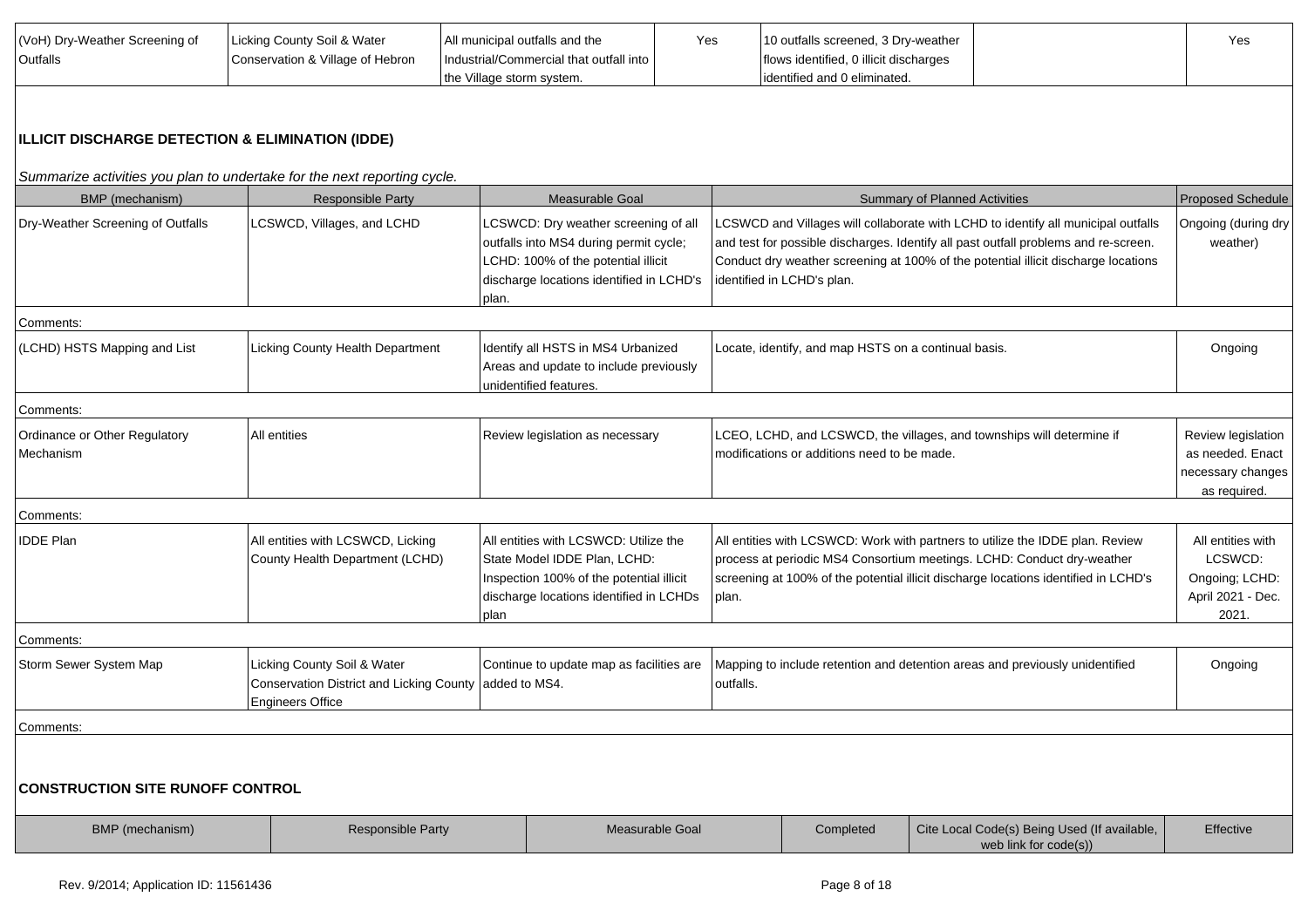| Ordinance or Other Regulatory Mechanism                                                                                                                                                                                                                                                                                                                                        | Village of Buckeye Lake (VoBL), Village of<br>Granville, Village of Hebron, Licking County<br>Technical Review Committee (County and<br>Township area) |                                                                                                                                                                             | Ensure all regulations, ordinances, and<br>resolutions are in place and current.                                           |                                                                             |           | Yes                                                                                                                                                                                                                                                    | fied-ordinances; VoH:<br>Licking County and Townships:<br>lation.htm |                     | VoBL: http://buckeyelakevillage.com; VoG:<br>https://www.granville.oh.us/villagechartercodi<br>http://www.conwaygreene.com/Hebron.htm;<br>https://www.lcounty.com/depts/planning/regu | Yes       |
|--------------------------------------------------------------------------------------------------------------------------------------------------------------------------------------------------------------------------------------------------------------------------------------------------------------------------------------------------------------------------------|--------------------------------------------------------------------------------------------------------------------------------------------------------|-----------------------------------------------------------------------------------------------------------------------------------------------------------------------------|----------------------------------------------------------------------------------------------------------------------------|-----------------------------------------------------------------------------|-----------|--------------------------------------------------------------------------------------------------------------------------------------------------------------------------------------------------------------------------------------------------------|----------------------------------------------------------------------|---------------------|---------------------------------------------------------------------------------------------------------------------------------------------------------------------------------------|-----------|
| Summary of Results or Activities: Licking County and Townships: Requires all developments in MS4 to submit and execute an Operations & Maintenance Plan/Agreement; VoH: Ordinance is in place; VoBL:                                                                                                                                                                           |                                                                                                                                                        |                                                                                                                                                                             |                                                                                                                            |                                                                             |           |                                                                                                                                                                                                                                                        |                                                                      |                     |                                                                                                                                                                                       |           |
| Comments:                                                                                                                                                                                                                                                                                                                                                                      |                                                                                                                                                        |                                                                                                                                                                             |                                                                                                                            |                                                                             |           |                                                                                                                                                                                                                                                        |                                                                      |                     |                                                                                                                                                                                       |           |
| <b>BMP</b> (mechanism)                                                                                                                                                                                                                                                                                                                                                         | <b>Responsible Party</b>                                                                                                                               |                                                                                                                                                                             | Measurable Goal                                                                                                            |                                                                             |           | Completed                                                                                                                                                                                                                                              |                                                                      |                     | <b>Standards Being Used</b>                                                                                                                                                           | Effective |
| Sediment and Erosion Control Requirements                                                                                                                                                                                                                                                                                                                                      | Townships                                                                                                                                              | Village of Buckeye Lake, Village of Granville,<br>Ensure all regulations, ordinances, and<br>Village of Hebron, Licking County and<br>resolutions are in place and current. |                                                                                                                            |                                                                             | Yes       | VoBL-regulations are current; VoG:<br>https://www.granville.oh.us/villagechartercodi<br>fied-ordinances; VoH:<br>http://www.conwaygreene.com/Hebron.htm;<br>Licking County and Townships:<br>https://www.lcounty.com/depts/planning/regu<br>lation.htm |                                                                      | Yes                 |                                                                                                                                                                                       |           |
| Summary of Results or Activities: VoH: Legislation is in place; Licking County and Townships: Requires all developments in MS4 to submit and execute an Operations & Maintenance Plan/Agreement;                                                                                                                                                                               |                                                                                                                                                        |                                                                                                                                                                             |                                                                                                                            |                                                                             |           |                                                                                                                                                                                                                                                        |                                                                      |                     |                                                                                                                                                                                       |           |
| Comments:                                                                                                                                                                                                                                                                                                                                                                      |                                                                                                                                                        |                                                                                                                                                                             |                                                                                                                            |                                                                             |           |                                                                                                                                                                                                                                                        |                                                                      |                     |                                                                                                                                                                                       |           |
| BMP (mechanism)                                                                                                                                                                                                                                                                                                                                                                | <b>Responsible Party</b>                                                                                                                               |                                                                                                                                                                             | Measurable Goal                                                                                                            |                                                                             |           | Completed                                                                                                                                                                                                                                              | # of Applicable Sites<br><b>Requiring Plans</b>                      |                     | # of Plans Reviewed                                                                                                                                                                   | Effective |
| <b>Complaint Process</b>                                                                                                                                                                                                                                                                                                                                                       | All Co-Permittees with LCSWCD                                                                                                                          |                                                                                                                                                                             | Pollution complaint process is in place                                                                                    |                                                                             |           | Yes                                                                                                                                                                                                                                                    | 12                                                                   |                     | 10                                                                                                                                                                                    | Yes       |
| Summary of Results or Activities: VoH: All complaints received will be investigated promptly and resolved in a timely manner- 0 complaints; VoBL: Construction site complaints and standing water - 10 complaints; VoG: Most<br>complaints or concerns raised are related to sediment fencing installation and proper maintenance- 0 complaints<br>LCSWCD: issued 2, 2 pending |                                                                                                                                                        |                                                                                                                                                                             |                                                                                                                            |                                                                             |           |                                                                                                                                                                                                                                                        |                                                                      |                     |                                                                                                                                                                                       |           |
| Comments:                                                                                                                                                                                                                                                                                                                                                                      |                                                                                                                                                        |                                                                                                                                                                             |                                                                                                                            |                                                                             |           |                                                                                                                                                                                                                                                        |                                                                      |                     |                                                                                                                                                                                       |           |
| BMP (mechanism)                                                                                                                                                                                                                                                                                                                                                                | Responsible Party                                                                                                                                      |                                                                                                                                                                             | Measurable Goal                                                                                                            |                                                                             | Completed | # of Sites Requiring<br>Plans                                                                                                                                                                                                                          |                                                                      | # of Plans Reviewed | Effective                                                                                                                                                                             |           |
| Site Plan Review Procedures                                                                                                                                                                                                                                                                                                                                                    | (County and Township area)                                                                                                                             | Village of Buckeye Lake (VoBL) Village of<br>Hebron (VoH), Village of Granville (VoG),<br>Licking County Technical Review Committee                                         |                                                                                                                            | Review all development plans in compliance<br>Yes<br>with OEPA requirements |           |                                                                                                                                                                                                                                                        | 47                                                                   |                     | 47                                                                                                                                                                                    | Yes       |
| Summary of Results or Activities: VoH: 2 plans reviewed; VoBL: 4 plans reviewed - All sites were reviewed and then followed as construction progressed, VoG: 5 plans reviewed; LCTRC: 36sites, 36 plans reviewed                                                                                                                                                               |                                                                                                                                                        |                                                                                                                                                                             |                                                                                                                            |                                                                             |           |                                                                                                                                                                                                                                                        |                                                                      |                     |                                                                                                                                                                                       |           |
| Comments:                                                                                                                                                                                                                                                                                                                                                                      |                                                                                                                                                        |                                                                                                                                                                             |                                                                                                                            |                                                                             |           |                                                                                                                                                                                                                                                        |                                                                      |                     |                                                                                                                                                                                       |           |
| BMP (mechanism)                                                                                                                                                                                                                                                                                                                                                                | Responsible Party                                                                                                                                      |                                                                                                                                                                             | Measurable Goal                                                                                                            | Completed                                                                   |           | # of Applicable<br><b>Sites</b>                                                                                                                                                                                                                        |                                                                      |                     | # of Sites Inspected Average Frequency                                                                                                                                                | Effective |
| Site Inspection Procedures                                                                                                                                                                                                                                                                                                                                                     | Village of Buckeye Lake (VoBL), Village<br>of Hebron (VoH), Village of Granville<br>(VoG), LCSWCD                                                      | monthly                                                                                                                                                                     | VoBL: Inspect sites monthly; VoH:<br>Inspect all sites; VoG: Inspect all sites at<br>least once; LCSWCD: Inspect all sites | Yes                                                                         |           | 34                                                                                                                                                                                                                                                     | 196                                                                  |                     | $\overline{7}$                                                                                                                                                                        | Yes       |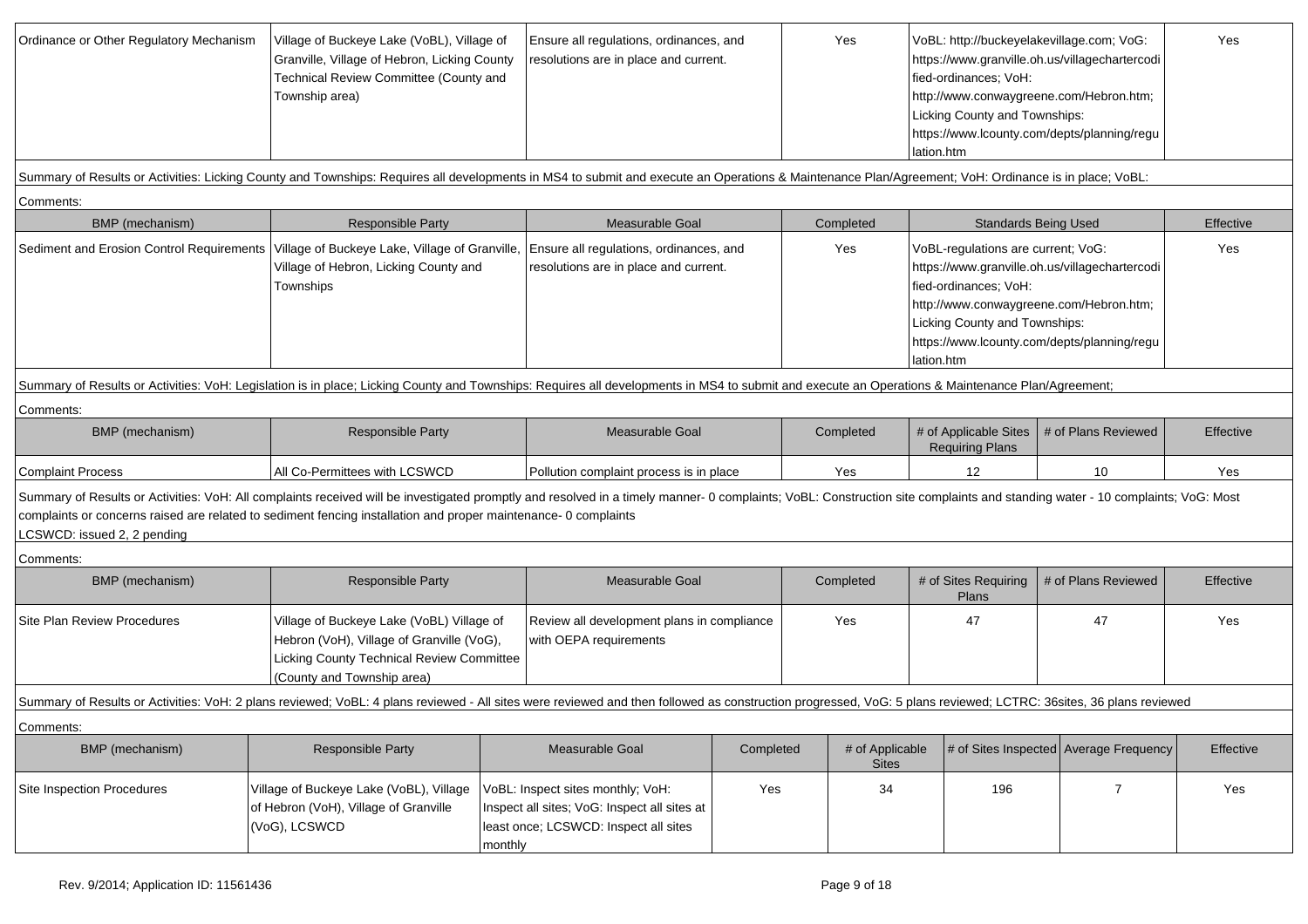|                                                                                                                        | Summary of Results or Activities: VoH: 3 sites, 24 inspection, VoBL: 4 sites, 8 inspections; VoG: 5 sites; LCSWCD: 22 sites, 142 inspections                                                                                                                       |                                                    |                                                                                                                                                                                                                                                                                                                                                                                                                                                                                                                                                                                                                                                                                                                                        |                              |                                                                          |                                     |                          |  |
|------------------------------------------------------------------------------------------------------------------------|--------------------------------------------------------------------------------------------------------------------------------------------------------------------------------------------------------------------------------------------------------------------|----------------------------------------------------|----------------------------------------------------------------------------------------------------------------------------------------------------------------------------------------------------------------------------------------------------------------------------------------------------------------------------------------------------------------------------------------------------------------------------------------------------------------------------------------------------------------------------------------------------------------------------------------------------------------------------------------------------------------------------------------------------------------------------------------|------------------------------|--------------------------------------------------------------------------|-------------------------------------|--------------------------|--|
| Comments:                                                                                                              |                                                                                                                                                                                                                                                                    |                                                    |                                                                                                                                                                                                                                                                                                                                                                                                                                                                                                                                                                                                                                                                                                                                        |                              |                                                                          |                                     |                          |  |
|                                                                                                                        | Upload File Name(s) for Applicable Sites: Licking County & Others Construction Sites.pdf                                                                                                                                                                           |                                                    |                                                                                                                                                                                                                                                                                                                                                                                                                                                                                                                                                                                                                                                                                                                                        |                              |                                                                          |                                     |                          |  |
| BMP (mechanism)                                                                                                        | <b>Responsible Party</b>                                                                                                                                                                                                                                           | Measurable Goal                                    |                                                                                                                                                                                                                                                                                                                                                                                                                                                                                                                                                                                                                                                                                                                                        | Completed                    | # of Violation Letters                                                   | # of Enforcement<br>Actions         | Effective                |  |
| <b>Enforcement Procedures</b>                                                                                          | Village of Buckeye Lake (VoBL), Village of<br>Hebron (VoH), Village of Granville (VoG),<br>LCSWCD (Township/County areas)                                                                                                                                          | Address any problem areas on development<br>sites. |                                                                                                                                                                                                                                                                                                                                                                                                                                                                                                                                                                                                                                                                                                                                        | Yes                          | -1                                                                       |                                     | Yes                      |  |
| actions                                                                                                                | Summary of Results or Activities: VoH: 0 violation letters and 0 enforcement actions; VoBL: 1 violation letter and 1 enforcement actions; VoG:0 violation letters and 0 enforcement actions; LCSWCD: 0 violation letters, 0 en                                     |                                                    |                                                                                                                                                                                                                                                                                                                                                                                                                                                                                                                                                                                                                                                                                                                                        |                              |                                                                          |                                     |                          |  |
| Comments:                                                                                                              |                                                                                                                                                                                                                                                                    |                                                    |                                                                                                                                                                                                                                                                                                                                                                                                                                                                                                                                                                                                                                                                                                                                        |                              |                                                                          |                                     |                          |  |
| BMP (mechanism)                                                                                                        | <b>Responsible Party</b>                                                                                                                                                                                                                                           | <b>Measurable Goal</b>                             |                                                                                                                                                                                                                                                                                                                                                                                                                                                                                                                                                                                                                                                                                                                                        | Completed                    | <b>Measurements</b>                                                      |                                     | Effective                |  |
| No records found                                                                                                       |                                                                                                                                                                                                                                                                    |                                                    |                                                                                                                                                                                                                                                                                                                                                                                                                                                                                                                                                                                                                                                                                                                                        |                              |                                                                          |                                     |                          |  |
| <b>CONSTRUCTION SITE RUNOFF CONTROL</b><br>Summarize activities you plan to undertake during the next reporting cycle. |                                                                                                                                                                                                                                                                    |                                                    |                                                                                                                                                                                                                                                                                                                                                                                                                                                                                                                                                                                                                                                                                                                                        |                              |                                                                          |                                     |                          |  |
| BMP (mechanism)                                                                                                        | <b>Responsible Party</b>                                                                                                                                                                                                                                           | Measurable Goal                                    | <b>Summary of Planned Activities</b>                                                                                                                                                                                                                                                                                                                                                                                                                                                                                                                                                                                                                                                                                                   |                              |                                                                          |                                     | <b>Proposed Schedule</b> |  |
| Ordinance or Other Regulatory<br>Mechanism                                                                             | Village of Hebron, Village of Granville,<br>LCSWCD                                                                                                                                                                                                                 | Ensure regulations are in place                    | Review provisions of the ordinances and Subdivision Regulations periodically                                                                                                                                                                                                                                                                                                                                                                                                                                                                                                                                                                                                                                                           |                              |                                                                          | Review regulations<br>during CY2021 |                          |  |
| Comments:                                                                                                              |                                                                                                                                                                                                                                                                    |                                                    |                                                                                                                                                                                                                                                                                                                                                                                                                                                                                                                                                                                                                                                                                                                                        |                              |                                                                          |                                     |                          |  |
| <b>Enforcement Procedures</b>                                                                                          | Village of Buckeye Lake (VoBL), Village<br>of Hebron (VoH), Village of Granville<br>(VoG), LCSWCD (Township/County<br>areas)                                                                                                                                       | Ensure enforcement procedures are in<br>place.     |                                                                                                                                                                                                                                                                                                                                                                                                                                                                                                                                                                                                                                                                                                                                        | Address issues as they arise |                                                                          |                                     |                          |  |
| Comments:                                                                                                              |                                                                                                                                                                                                                                                                    |                                                    |                                                                                                                                                                                                                                                                                                                                                                                                                                                                                                                                                                                                                                                                                                                                        |                              |                                                                          |                                     |                          |  |
| Site Plan Review Procedures                                                                                            | Village of Buckeye (VoBL), Village of<br>Hebron (VoH), Village of Granville<br>(VoG), Licking County Technical Review<br>Committee (LCSWCD, LCEO Licking<br>County Planning Commission (LCPC),<br>ODOT, LC Hwy. Dept., Township Zoning<br>Officers/Trustees/Roads) | effective SWPPP.                                   | Review all development site plans for an VoBL: Review plans for compliance within Buckeye Lake; VoH: Review all site<br>plans and require compliance with General Construction Permit. Distribute and<br>explain construction site brochure, EPA Phase II fact sheet 2.6, EPA BMP concrete<br>washout EPA833-F-11-006 and EPA poster Maintain your BMP to each developer;<br>VoG: Review all site plans and require compliance with the General Construction<br>Permit and MS4 requirements within Granville. LC Technical Review Committee:<br>Review all development plans. LCSWCD will ensure a proper SWPPP for sediment<br>and erosion controls, and LC Engineers Office will ensure proper design, capacity,<br>and engineering. |                              |                                                                          | Ongoing                             |                          |  |
| Comments:                                                                                                              |                                                                                                                                                                                                                                                                    |                                                    |                                                                                                                                                                                                                                                                                                                                                                                                                                                                                                                                                                                                                                                                                                                                        |                              |                                                                          |                                     |                          |  |
| <b>Complaint Process</b>                                                                                               | Village of Hebron, Village of Granville,<br>LCSWCD                                                                                                                                                                                                                 | Ensure complaint procedures are in<br>place.       |                                                                                                                                                                                                                                                                                                                                                                                                                                                                                                                                                                                                                                                                                                                                        |                              | Review complaint process as necessary for efficacy and permit compliance |                                     | Ongoing                  |  |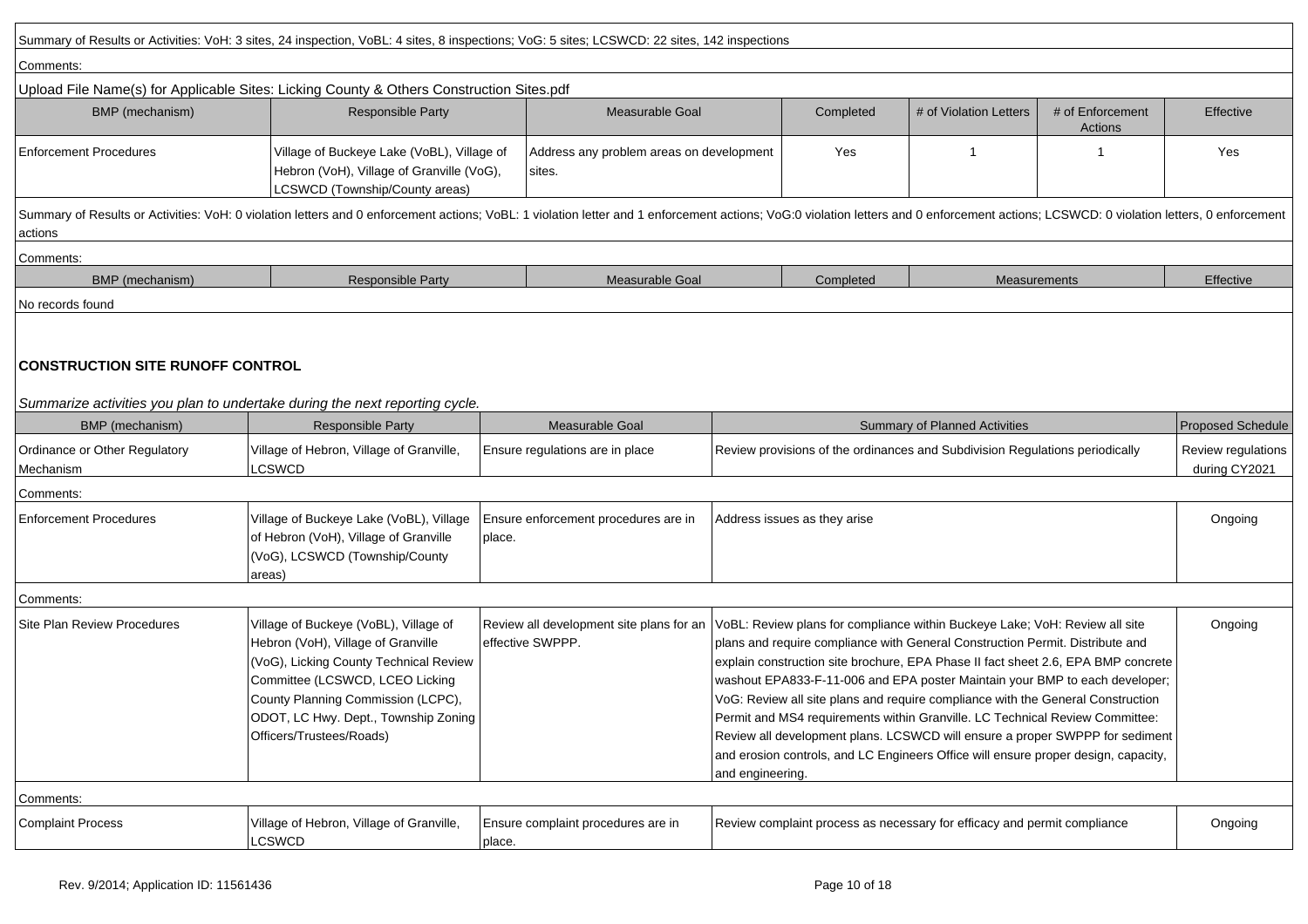| Comments:                                                        |                                                                                                                                                                                     |                                                                                                                                                                                                   |           |                                                         |                                                                                                                                                                                                                                                                                                   |           |  |
|------------------------------------------------------------------|-------------------------------------------------------------------------------------------------------------------------------------------------------------------------------------|---------------------------------------------------------------------------------------------------------------------------------------------------------------------------------------------------|-----------|---------------------------------------------------------|---------------------------------------------------------------------------------------------------------------------------------------------------------------------------------------------------------------------------------------------------------------------------------------------------|-----------|--|
| Site Inspection Procedures                                       | Village of Buckeye Lake (VoBL), Village<br>of Hebron (VoH), Village of Granville<br>(VoG), LCSWCD (Township/County<br>areas)                                                        | is complete. Inspect all sites during and<br>after rain events and a monthly<br>inspection until construction is<br>completed. Inspect all sites at least one<br>time. Inspect all sites monthly. |           |                                                         | Inspect Sites bi-weekly until construction   VoG: Inspect all sites Monthly; VoH: Inspect Sites Bi-weekly; VoBL: Inspect Sites<br>Bi-weekly; LCSWCD (Township/County areas): Inspect all sites at least monthly to<br>ensure sediment and erosion controls are in place and functioning properly. |           |  |
| Comments:                                                        |                                                                                                                                                                                     |                                                                                                                                                                                                   |           |                                                         |                                                                                                                                                                                                                                                                                                   |           |  |
| Sediment and Erosion Control<br>Requirements                     | Village of Buckeye Lake Village of<br>Hebron LCSWCD (Township/County<br>areas)                                                                                                      | Ensure regulations are in place to<br>require sufficient sediment and erosion<br>controls on development sites.                                                                                   |           | Review and update requirements/regulations as necessary |                                                                                                                                                                                                                                                                                                   |           |  |
| Comments:                                                        |                                                                                                                                                                                     |                                                                                                                                                                                                   |           |                                                         |                                                                                                                                                                                                                                                                                                   |           |  |
|                                                                  | POST-CONSTRUCTION STORM WATER MANAGEMENT IN NEW DEVELOPMENT AND REDEVELOPMENT                                                                                                       |                                                                                                                                                                                                   |           |                                                         |                                                                                                                                                                                                                                                                                                   |           |  |
| BMP (mechanism)                                                  | <b>Responsible Party</b>                                                                                                                                                            | Measurable Goal                                                                                                                                                                                   | Completed |                                                         | Cite Local Code(s) Being Used (If available,<br>web link for code(s))                                                                                                                                                                                                                             |           |  |
| Ordinance or Other Regulatory Mechanism                          | Village of Hebron, Village of Granville,<br>LCSWCD and LCEO (DLZ)                                                                                                                   | Ensure regulations are in place                                                                                                                                                                   | Yes       | Regulations                                             | VoH: Ordinances #08-10 and Subdivision<br>Regulations; VoG: Chapter 1197 Codified<br>Ordinances; Stormwater Management,<br>Licking County Soil Erosion and Stormwater                                                                                                                             |           |  |
| Summary of Results or Activities: Regulations are in place.      |                                                                                                                                                                                     |                                                                                                                                                                                                   |           |                                                         |                                                                                                                                                                                                                                                                                                   |           |  |
| Comments:                                                        |                                                                                                                                                                                     |                                                                                                                                                                                                   |           |                                                         |                                                                                                                                                                                                                                                                                                   |           |  |
| BMP (mechanism)                                                  | <b>Responsible Party</b>                                                                                                                                                            | Measurable Goal                                                                                                                                                                                   | Completed |                                                         | Structural and/or Non-Structural Standards<br><b>Being Used</b>                                                                                                                                                                                                                                   | Effective |  |
| Post-Construction Requirements                                   | Village of Granville, Village of Hebron,<br>LCSWCD and LCEO (DLZ)                                                                                                                   | Ensure procedures are in place to require<br>post-construction BMPs.                                                                                                                              |           |                                                         | BMPs based on Rainwater and Land<br>Development Manual, ODOT Location &<br>Design Manual, OEPA General Construction<br>Permit, and Village regulations                                                                                                                                            |           |  |
| Summary of Results or Activities: Appropriate BMPs are required. |                                                                                                                                                                                     |                                                                                                                                                                                                   |           |                                                         |                                                                                                                                                                                                                                                                                                   |           |  |
| Comments:                                                        |                                                                                                                                                                                     |                                                                                                                                                                                                   |           |                                                         |                                                                                                                                                                                                                                                                                                   |           |  |
| BMP (mechanism)                                                  | Responsible Party                                                                                                                                                                   | Measurable Goal                                                                                                                                                                                   | Completed | <b>Requiring Plans</b>                                  | # of Applicable Sites   # of Plans Reviewed                                                                                                                                                                                                                                                       | Effective |  |
| Site Plan Review Procedures                                      | Village of Hebron, Village of Granville,<br>LCSWCD, and LCEO                                                                                                                        | Review all site plans prior to construction                                                                                                                                                       | Yes       | 23                                                      | 16                                                                                                                                                                                                                                                                                                | Yes       |  |
|                                                                  | Summary of Results or Activities: VoH: 2 plans reviewed, 2 sites applicable; VoG: 5 plans reviewed, 5 sites applicable, VoBL: no info provided; LCSWCD: 18 sites, 11 plans received |                                                                                                                                                                                                   |           |                                                         |                                                                                                                                                                                                                                                                                                   |           |  |
| Comments:                                                        |                                                                                                                                                                                     |                                                                                                                                                                                                   |           |                                                         |                                                                                                                                                                                                                                                                                                   |           |  |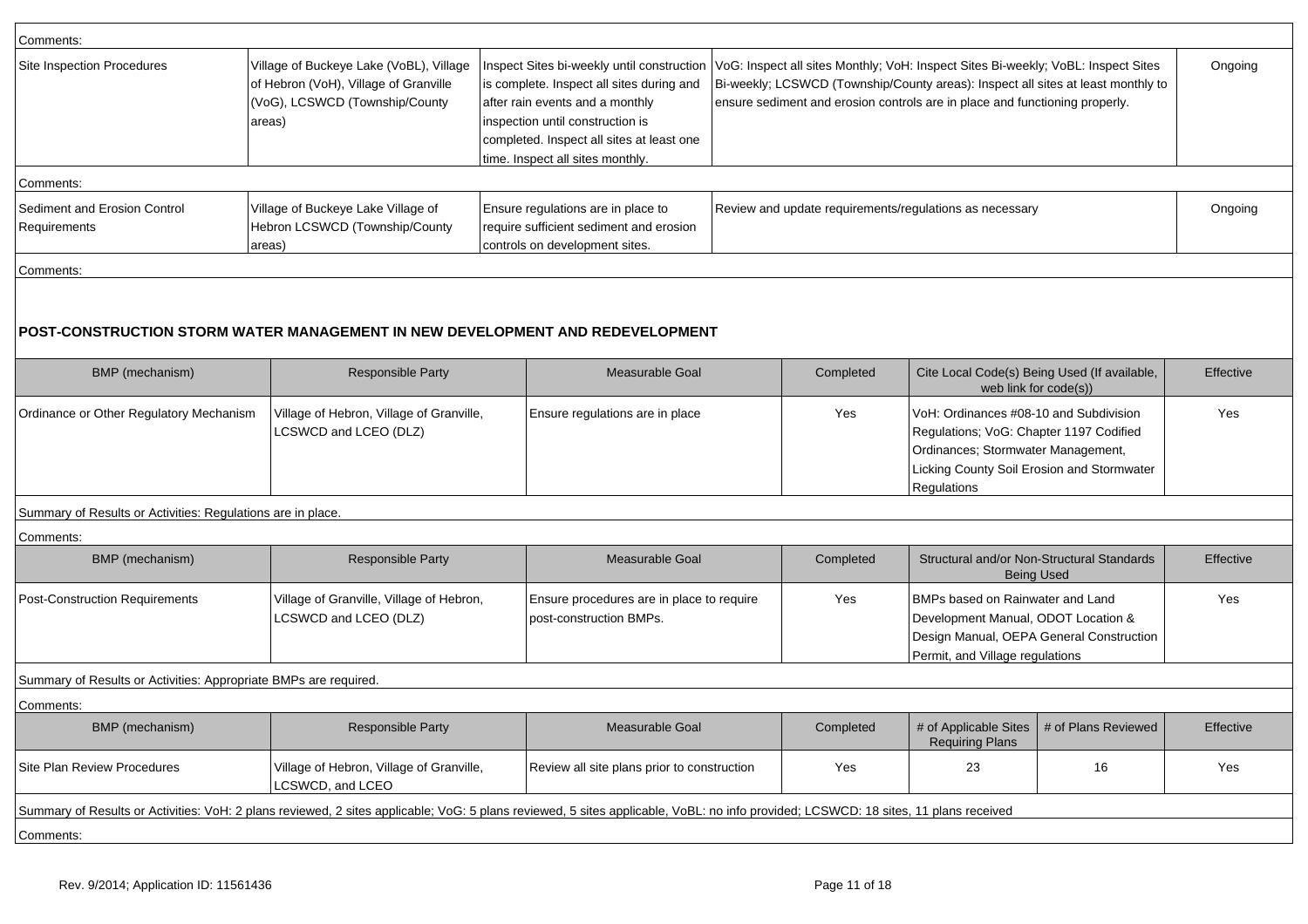| BMP (mechanism)                                                          | <b>Responsible Party</b>                                                                                                                                                                    | <b>Measurable Goal</b>                                                                                                                                                                                                                        | Completed            |           | # of Applicable<br><b>Sites</b>             | # of Inspections<br>Performed                                              | <b>Average Frequency</b>                        | Effective                 |
|--------------------------------------------------------------------------|---------------------------------------------------------------------------------------------------------------------------------------------------------------------------------------------|-----------------------------------------------------------------------------------------------------------------------------------------------------------------------------------------------------------------------------------------------|----------------------|-----------|---------------------------------------------|----------------------------------------------------------------------------|-------------------------------------------------|---------------------------|
| <b>Site Inspection Procedures</b>                                        | Village of Hebron (VoH), Village of<br>Granville (VoG), LCSWCD and LCEO                                                                                                                     | Perform annual post-construction<br>stormwater inspections.                                                                                                                                                                                   | Yes                  |           | 19                                          | 23                                                                         | $\mathbf 1$                                     | Yes                       |
|                                                                          | Summary of Results or Activities: VoH: 7 reviews annually; VoG: 5 sites reviewed weekly or as needed - Correction of control measures not functioning, LCSWCD/LCEO: 7 sites, 11 inspections |                                                                                                                                                                                                                                               |                      |           |                                             |                                                                            |                                                 |                           |
| Comments:                                                                |                                                                                                                                                                                             |                                                                                                                                                                                                                                               |                      |           |                                             |                                                                            |                                                 |                           |
| BMP (mechanism)                                                          | <b>Responsible Party</b>                                                                                                                                                                    | Measurable Goal                                                                                                                                                                                                                               |                      |           | Completed                                   | # of Violation Letters                                                     | # of Enforcement<br>Actions                     | Effective                 |
| <b>Enforcement Procedures</b>                                            | Village of Hebron, Village of Granville,<br>LCSWCD                                                                                                                                          | <b>Enforce Regulations</b>                                                                                                                                                                                                                    |                      |           | Yes                                         | $\mathbf{1}$                                                               | -1                                              | Yes                       |
|                                                                          | Summary of Results or Activities: VoH; 1 violation letter, 1 enforcement action; VoG: no info provided; VoBL: no info provided; LCSWCD: 0 violation letters, 0 enforcement actions          |                                                                                                                                                                                                                                               |                      |           |                                             |                                                                            |                                                 |                           |
| Comments:                                                                |                                                                                                                                                                                             |                                                                                                                                                                                                                                               |                      |           |                                             |                                                                            |                                                 |                           |
| BMP (mechanism)                                                          | <b>Responsible Party</b>                                                                                                                                                                    | Measurable Goal                                                                                                                                                                                                                               |                      |           | Completed                                   | # of Sites Requiring<br>Plans/Agreements                                   | # of Plans<br>Developed/Agreemen<br>ts in Place | Effective                 |
| Long-Term O&M Plans/Agreements                                           | Village of Hebron, Village of Granville,<br><b>LCSWCD</b>                                                                                                                                   | Require O&M plans for applicable sites.<br>Require maintenance agreement recorded<br>with the property.                                                                                                                                       |                      |           | Yes                                         | 20                                                                         | 13                                              | Yes                       |
|                                                                          | Summary of Results or Activities: VoH: 2 sites, 2 plans, VoG: No data provided; LCSWCD: 18 sites, 11 plans                                                                                  |                                                                                                                                                                                                                                               |                      |           |                                             |                                                                            |                                                 |                           |
| Comments:                                                                |                                                                                                                                                                                             |                                                                                                                                                                                                                                               |                      |           |                                             |                                                                            |                                                 |                           |
| BMP (mechanism)                                                          | <b>Responsible Party</b>                                                                                                                                                                    | Measurable Goal                                                                                                                                                                                                                               |                      | Completed |                                             | Measurement 1                                                              | Measurement 2                                   | Effective                 |
| No records found                                                         |                                                                                                                                                                                             |                                                                                                                                                                                                                                               |                      |           |                                             |                                                                            |                                                 |                           |
| Summarize activities you plan to undertake for the next reporting cycle. | POST-CONSTRUCTION STORM WATER MANAGEMENT IN NEW DEVELOPMENT AND REDEVELOPMENT                                                                                                               |                                                                                                                                                                                                                                               |                      |           |                                             |                                                                            |                                                 |                           |
| BMP (mechanism)                                                          | <b>Responsible Party</b>                                                                                                                                                                    | Measurable Goal                                                                                                                                                                                                                               |                      |           |                                             | <b>Summary of Planned Activities</b>                                       |                                                 | <b>Proposed Schedule</b>  |
| <b>Enforcement Procedures</b>                                            | Village of Hebron (VoH), Village of<br>Granville (VoG), LCSWCD                                                                                                                              | Require BMPs to be effective                                                                                                                                                                                                                  | enforcement process. |           |                                             | Identify any deficient sites and require compliance by agreement or formal |                                                 | As necessary              |
| Comments:                                                                |                                                                                                                                                                                             |                                                                                                                                                                                                                                               |                      |           |                                             |                                                                            |                                                 |                           |
| <b>Post-Construction Requirements</b>                                    | Village of Hebron (VoH), Village of<br>Granville (VoG), LCSWCD                                                                                                                              | Ensure construction plans include<br>appropriate post-construction BMPs.<br>Ensure that the developer executes a<br>maintenance agreement with the village<br>through which documentation is<br>recorded to and remains with the<br>property. |                      |           | agreements are initiated for all new sites. | Review plans for inclusions of appropriate BMP. Make sure maintenance      |                                                 | As plans are<br>submitted |
| Comments:                                                                |                                                                                                                                                                                             |                                                                                                                                                                                                                                               |                      |           |                                             |                                                                            |                                                 |                           |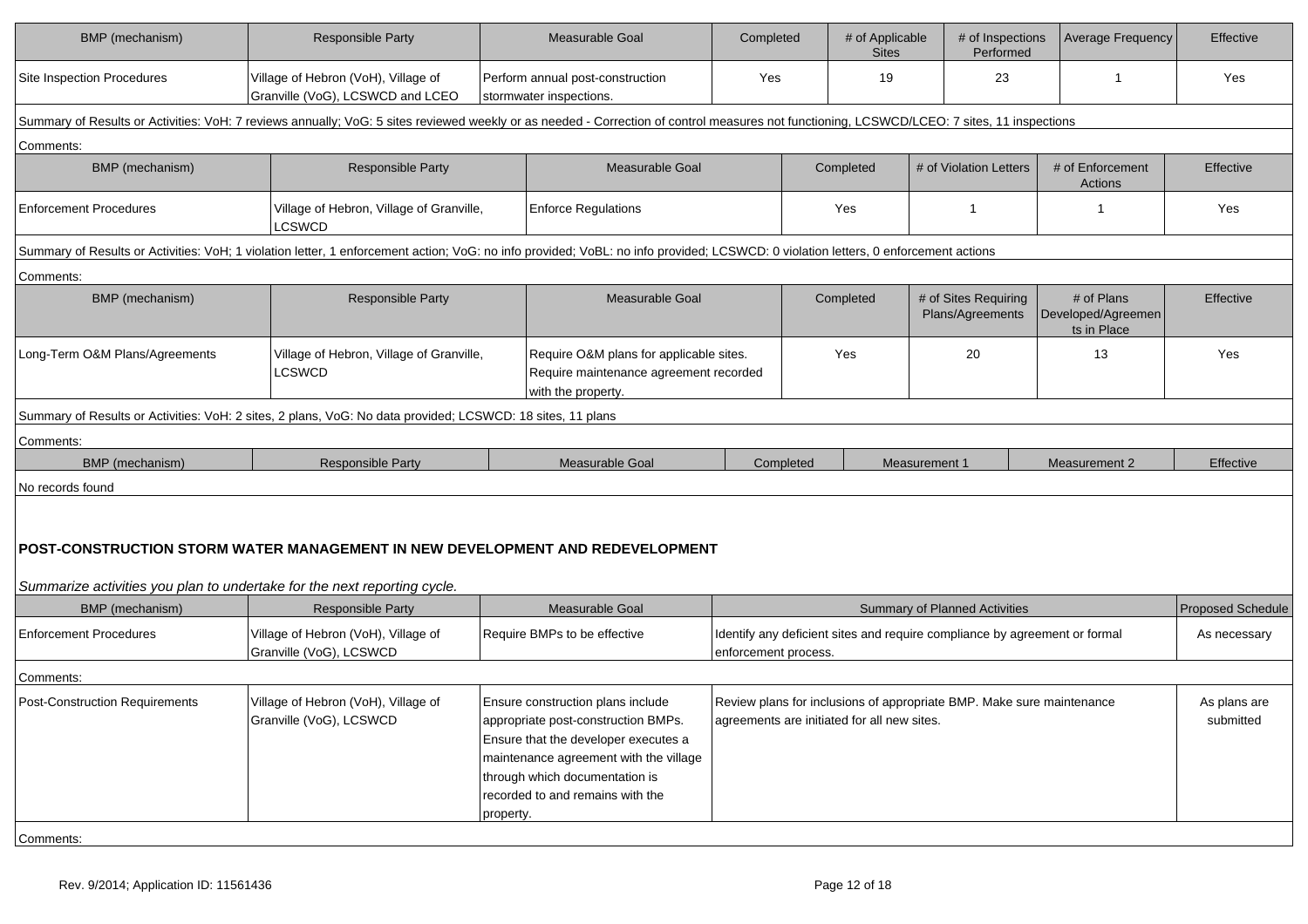| Ordinance or Other Regulatory<br>Mechanism | Village of Hebron (VoH), Village of<br>Granville (VoG), LCSWCD                                                                                                                           | Ensure regulations are current                                                                                                                                                                                                      |                                                                                                                                                                                                   | Review regulations and revise as necessary                                                                                                                              |                            |                            |                                                          |
|--------------------------------------------|------------------------------------------------------------------------------------------------------------------------------------------------------------------------------------------|-------------------------------------------------------------------------------------------------------------------------------------------------------------------------------------------------------------------------------------|---------------------------------------------------------------------------------------------------------------------------------------------------------------------------------------------------|-------------------------------------------------------------------------------------------------------------------------------------------------------------------------|----------------------------|----------------------------|----------------------------------------------------------|
| Comments:                                  |                                                                                                                                                                                          |                                                                                                                                                                                                                                     |                                                                                                                                                                                                   |                                                                                                                                                                         |                            |                            |                                                          |
| Long-Term O&M Plans/Agreements             | Village of Hebron (VoH), Village of<br>Granville (VoG), LCSWCD                                                                                                                           | Require a maintenance agreement<br>between property owner and the Village.<br>Review agreement for completeness and<br>long-term viability.                                                                                         | Require written O&M plans for each site. Review plans and agreements submitted and develop or review tracking system for<br>existing and new site O&Ms. Ensure O&Ms are recorded with final plat. |                                                                                                                                                                         |                            |                            | Review plans and<br>agreements as they<br>are submitted. |
| Comments:                                  |                                                                                                                                                                                          |                                                                                                                                                                                                                                     |                                                                                                                                                                                                   |                                                                                                                                                                         |                            |                            |                                                          |
| <b>Site Inspection Procedures</b>          | Village of Hebron (VoH), Village of<br>Granville (VoG), LCSWCD                                                                                                                           | Inspect sites for proper installation of<br>BMPs. Perform inspections annually to<br>ensure stormwater BMPs are functional<br>and in good condition.                                                                                | Inspect BMPs annually                                                                                                                                                                             |                                                                                                                                                                         |                            |                            | Annually                                                 |
| Comments:                                  |                                                                                                                                                                                          |                                                                                                                                                                                                                                     |                                                                                                                                                                                                   |                                                                                                                                                                         |                            |                            |                                                          |
| Site Plan Review Procedures                | Village of Hebron (VoH), Village of<br>Granville (VoG), LCSWCD                                                                                                                           | Ensure construction plans include<br>appropriate post-construction BMPs.<br>Make sure the developer enters into a<br>maintenance agreement with the village<br>in a document that will be recorded and<br>remain with the property. | Review plans for inclusions of appropriate BMPs. Make sure maintenance<br>agreements are initiated for all new sites.                                                                             |                                                                                                                                                                         |                            |                            | As plans are<br>submitted                                |
| Comments:                                  |                                                                                                                                                                                          |                                                                                                                                                                                                                                     |                                                                                                                                                                                                   |                                                                                                                                                                         |                            |                            |                                                          |
|                                            | POLLUTION PREVENTION/GOOD HOUSEKEEPING FOR MUNICIPAL OPERATIONS                                                                                                                          |                                                                                                                                                                                                                                     |                                                                                                                                                                                                   |                                                                                                                                                                         |                            |                            |                                                          |
| BMP (mechanism)                            | <b>Responsible Party</b>                                                                                                                                                                 | Measurable Goal                                                                                                                                                                                                                     | Completed                                                                                                                                                                                         | Topic(s)                                                                                                                                                                | <b>Targeted Audience</b>   | # of Employees<br>Attended | Effective                                                |
| Employee Training Program 1                | Buckeye Lake, Etna, Village of<br>Granville, Granville Township, Harrison<br>Township, Hebron, Licking County,<br>Madison Township, Licking Township,<br>Newton Township, Union Township | Host annual training sessions for<br>county, township, and village<br>employees.                                                                                                                                                    | Yes                                                                                                                                                                                               | Topics include<br>good<br>housekeeping,<br>pollution<br>prevention, and<br>identifying/detectin<br>g illicit discharges<br>at municipal<br>facilities and job<br>sites. | Municipal employees        | 82                         | Yes                                                      |
|                                            | Summary of Activity: Due to COVID-19, virtual trainings were conducted followed by an electronic quiz.                                                                                   |                                                                                                                                                                                                                                     |                                                                                                                                                                                                   |                                                                                                                                                                         |                            |                            |                                                          |
| Comments: N/A                              |                                                                                                                                                                                          |                                                                                                                                                                                                                                     |                                                                                                                                                                                                   |                                                                                                                                                                         |                            |                            |                                                          |
| BMP (mechanism)                            |                                                                                                                                                                                          | List of Municipal Facilities Subject to Program                                                                                                                                                                                     |                                                                                                                                                                                                   | <b>O&amp;M Procedures</b><br>Developed?                                                                                                                                 | # of Inspections Performed |                            | Frequency of Inspections                                 |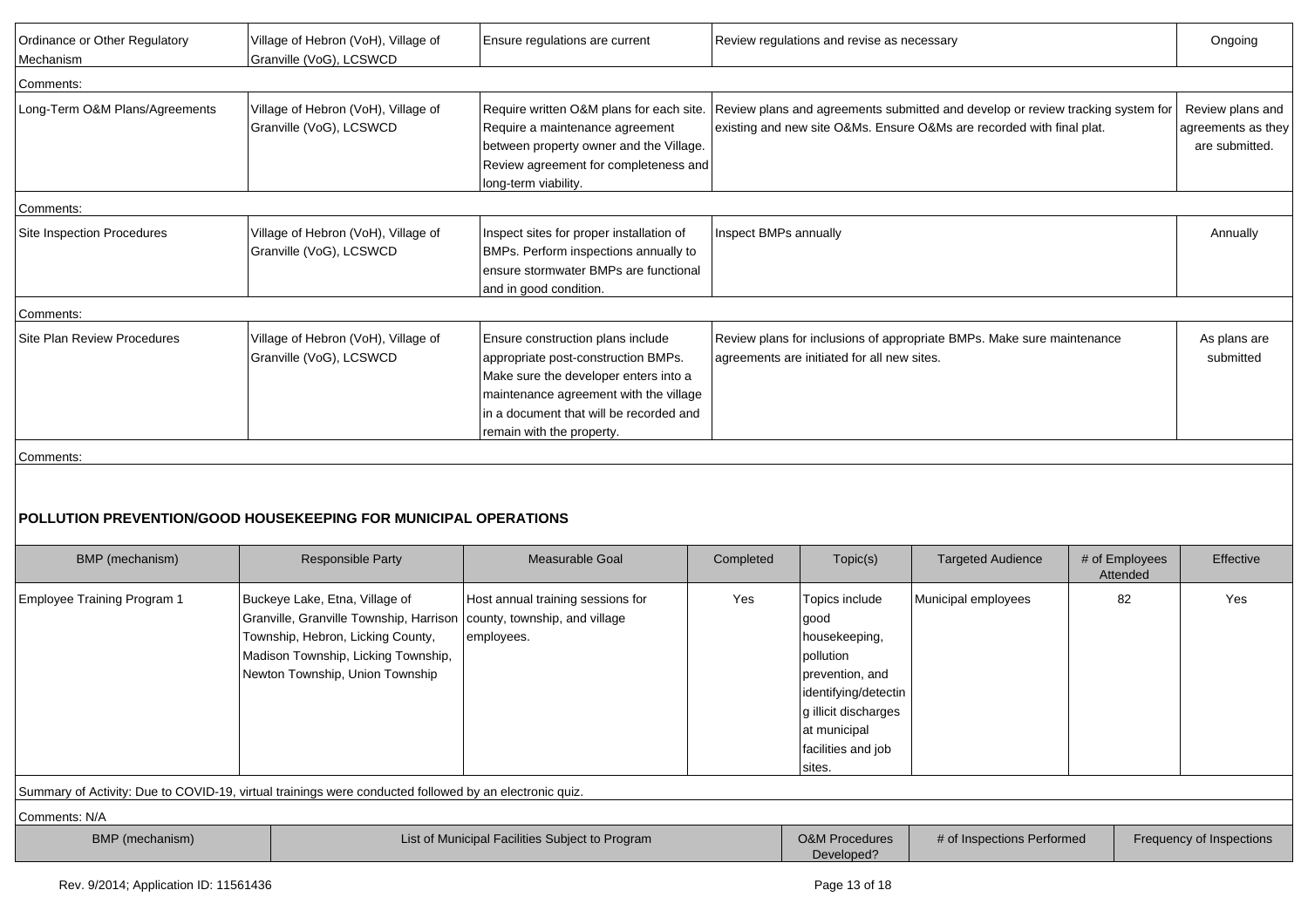| Municipal Facilities | Twp; and LC Highway Dept.                                                                                                                                       |                                                                                                                                                                                                                                                                                                                                                                                                                                                                                                                                                                                                                                                                                                                                                                                                                                                                                                                                                                                                                                                                                 | Service garages, township/village hall buildings, fire stations, storage facilities, etc. owned<br>and/or operated by Village of Buckeye Lake; Village of Hebron; Village of Granville;<br>Madison Twp; Licking Twp; Granville Twp; Etna Twp; Newton Twp; Union Twp; Harrison | Yes                                          | 29                                         | weekly/quarterly/annually |  |
|----------------------|-----------------------------------------------------------------------------------------------------------------------------------------------------------------|---------------------------------------------------------------------------------------------------------------------------------------------------------------------------------------------------------------------------------------------------------------------------------------------------------------------------------------------------------------------------------------------------------------------------------------------------------------------------------------------------------------------------------------------------------------------------------------------------------------------------------------------------------------------------------------------------------------------------------------------------------------------------------------------------------------------------------------------------------------------------------------------------------------------------------------------------------------------------------------------------------------------------------------------------------------------------------|-------------------------------------------------------------------------------------------------------------------------------------------------------------------------------------------------------------------------------------------------------------------------------|----------------------------------------------|--------------------------------------------|---------------------------|--|
| BMP (mechanism)      |                                                                                                                                                                 |                                                                                                                                                                                                                                                                                                                                                                                                                                                                                                                                                                                                                                                                                                                                                                                                                                                                                                                                                                                                                                                                                 | Summarize Maintenance Activities and Schedules                                                                                                                                                                                                                                |                                              | <b>Summarize Activities Performed</b>      |                           |  |
| MS4 Maintenance      | mow Village ditches<br>VoG: no info provided<br>VoBL: no info provided<br>We inspect and clean ditches quarterly.<br>leakage.<br>LC Recycling: no info provided | VoH: Clean Storm drains as necessary; Sweep Streets; clean catch basins; maintain and<br>All completed<br>Granville Twp:Catch basins are checked and cleaned on a monthly basis<br>Madison Twp:annual cleaning of road ditches<br>Licking Twp: keep shop and twp grounds clean and organized daily<br>Etna Twp: street sweeping and cleaning of catch basins for subdivisions<br>Harrison Twp: We inspect catch basins, ditches, curbs, and gutters on a monthly rotating<br>basis. Maintenance activities are performed monthly or more often on an as needed basis.<br>Newton Twp: Monthly inspection of all township culverts and ditches, Monthly inspection of<br>the 15 catch basins in the township, Daily inspection of equipment for possible fluid<br>Union Twp: Light Maintenance and quarterly inspections of outlets and drains.                                                                                                                                                                                                                                   |                                                                                                                                                                                                                                                                               |                                              |                                            |                           |  |
| BMP (mechanism)      | Procedures<br>Developed?                                                                                                                                        |                                                                                                                                                                                                                                                                                                                                                                                                                                                                                                                                                                                                                                                                                                                                                                                                                                                                                                                                                                                                                                                                                 |                                                                                                                                                                                                                                                                               | Document Amounts of Wastes Properly Disposed |                                            |                           |  |
| Disposal of Wastes   | Yes                                                                                                                                                             | VoH: 12 cubic yards ¿ recycled for mulch ¿ Chipper Day.<br>20 yards ¿ to land fill and recyclables went to Licking County Recycling Bin Village Clean-up day<br>VoG: no info provided<br>VoBL: no info provided<br>Granville Twp:40 GALLONS OF USED MOTOR OIL WAS RECYCLED AND ALL FILTERS WERE DIPOSED<br>Madison Twp: used motor oil is taken to local mechanic for recycle<br>Licking Twp: drain filters taken to recycler after 6 months of use<br>Etna Twp: recycles used motor oil for heating<br>Harrison Twp: collect our used motor oil in sealed drums and then take the containers to Walnut Township (Fairfield County) where it is recycled for heating oil.<br>Newton Twp: Approx. 20 gallons of used motor oil recycled and 10 oil filters disposed from township lawn mowing equipment. All of our heavy equipment and<br>vehicles have maintenance done at facilities that have proper waste disposal programs.<br>Union Twp: 50 gallons of oil to Bowman Tire/five gallon bucket of oil filters to Capital City Oil Recycle<br>LC Recycling: no info provided |                                                                                                                                                                                                                                                                               |                                              |                                            |                           |  |
| BMP (mechanism)      | Covered?                                                                                                                                                        | <b>Tons Used</b>                                                                                                                                                                                                                                                                                                                                                                                                                                                                                                                                                                                                                                                                                                                                                                                                                                                                                                                                                                                                                                                                |                                                                                                                                                                                                                                                                               |                                              | Summarize Measures Taken to Minimize Usage |                           |  |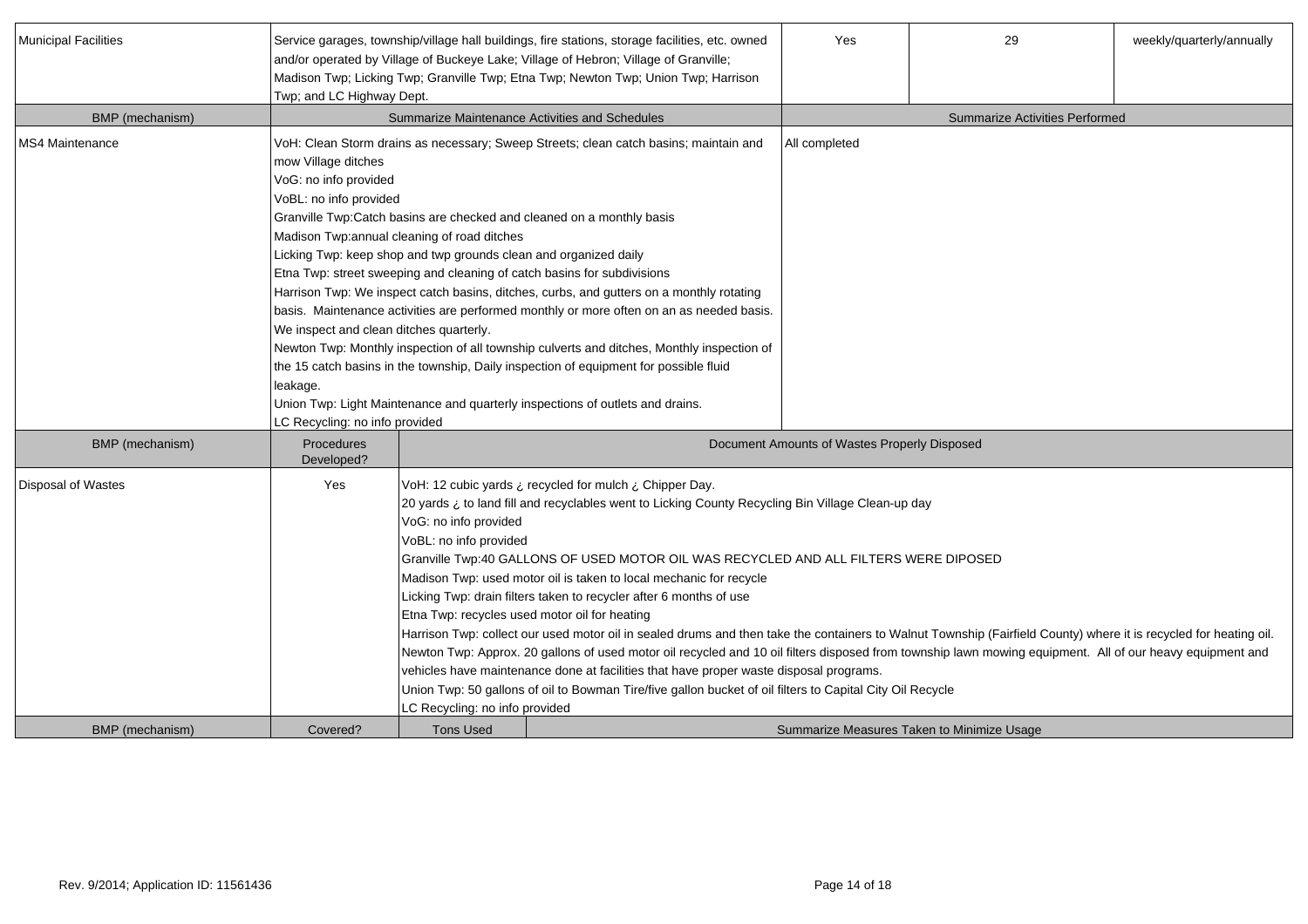| Road Salt                   | Yes                      | 3839 Tons           | VoH: 136.25 tons<br>VoG: 425 tons<br>VoBL: 30 tons<br>Granville Twp: 560 tons<br>Madison Twp: 80 tons<br>Licking Twp: 190 tons<br>Etna Twp: 800 tons<br>Harrison Twp: 700 tons of road salt and 2,500 gallons of beet heat (50% brine/50% liquid beet juice)<br>Newton Twp: Newton Twp: 18 tons of brine<br>Union Twp: 900 ton |
|-----------------------------|--------------------------|---------------------|--------------------------------------------------------------------------------------------------------------------------------------------------------------------------------------------------------------------------------------------------------------------------------------------------------------------------------|
| BMP (mechanism)             | Procedures<br>Developed? | <b>Gallons Used</b> | Summarize Measures Taken to Minimize Usage                                                                                                                                                                                                                                                                                     |
| Pesticide & Herbicide Usage | Yes                      | 778 Gallons         | VoH: 564 gallons<br>VoG: 42 gallons<br>VoBL: 40 gallons<br>Granville Twp: 8 gallons<br>Madison Twp: 0<br>Licking Twp: 10 gallons<br>Etna Twp: 10 gallons<br>Harrison Twp: 16 gallons<br>Newton Twp: 25 gallons<br>Union Twp: 62 gallons                                                                                        |
| BMP (mechanism)             | Procedures<br>Developed? | Pounds Used         | Summarize Measures Taken to Minimize Usage                                                                                                                                                                                                                                                                                     |
| Fertilizer Usage            | No                       | 150 Pounds          | VoH: 0<br>VoG: 0<br>VoBL: 0<br>Granville Twp: 0<br>Madison Twp: 0<br>Licking Twp: 0<br>Etna Twp: 150<br>Harrison Twp: 0<br>Newton Twp: 0<br>Union Twp: 0                                                                                                                                                                       |
| BMP (mechanism)             | Procedures<br>Developed? |                     | Document Amount of Material Collected and Properly Disposed                                                                                                                                                                                                                                                                    |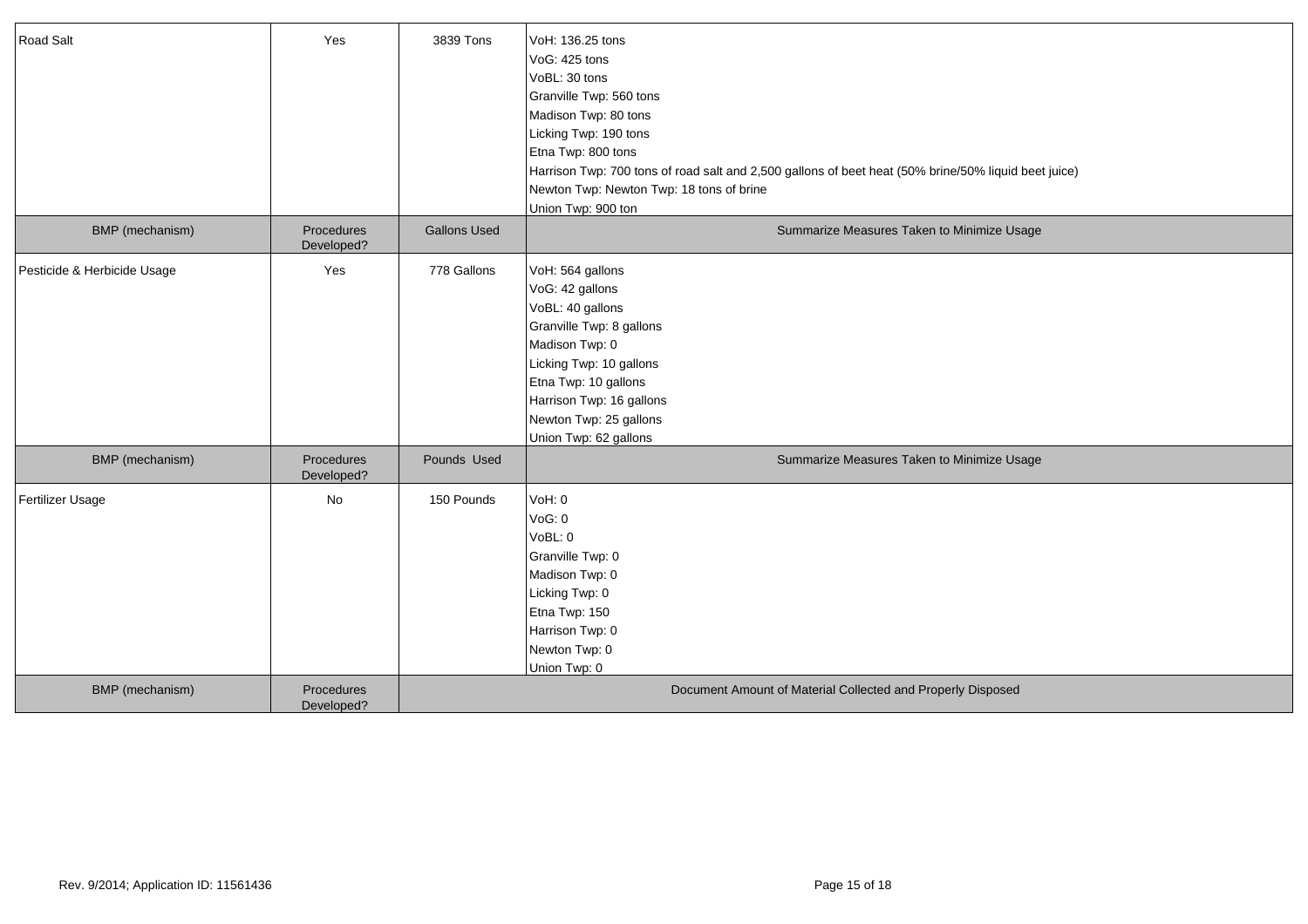| <b>Street Sweeping</b>           | <b>No</b>                                                                                                                                                                            | VoH: no street sweeping                                                                                 |  |  |  |  |  |
|----------------------------------|--------------------------------------------------------------------------------------------------------------------------------------------------------------------------------------|---------------------------------------------------------------------------------------------------------|--|--|--|--|--|
|                                  |                                                                                                                                                                                      |                                                                                                         |  |  |  |  |  |
|                                  |                                                                                                                                                                                      | VoG: no street sweeping                                                                                 |  |  |  |  |  |
|                                  |                                                                                                                                                                                      | VoBL: 40 cubic yards                                                                                    |  |  |  |  |  |
|                                  |                                                                                                                                                                                      | Granville Twp: no street sweeping                                                                       |  |  |  |  |  |
|                                  |                                                                                                                                                                                      | Madison Twp: no street sweeping                                                                         |  |  |  |  |  |
|                                  |                                                                                                                                                                                      | Licking Twp: no street sweeping                                                                         |  |  |  |  |  |
|                                  |                                                                                                                                                                                      | Etna Twp: 84 tons                                                                                       |  |  |  |  |  |
|                                  |                                                                                                                                                                                      | Harrison Twp: no street sweeping                                                                        |  |  |  |  |  |
|                                  |                                                                                                                                                                                      | Newton Twp: no street sweeping                                                                          |  |  |  |  |  |
|                                  |                                                                                                                                                                                      | Union Twp: no street sweeping                                                                           |  |  |  |  |  |
| BMP (mechanism)                  |                                                                                                                                                                                      | Summarize Any New or Existing Flood Management Projects that were Assessed for Impacts on Water Quality |  |  |  |  |  |
| <b>Flood Management Projects</b> | VoH: Wetland creation and restoration project completed and Storm ditch clean out part of Hamilton Avenue ¿ part of the Nathan ¿ House Ditch.                                        |                                                                                                         |  |  |  |  |  |
|                                  | VoG: no info provided                                                                                                                                                                |                                                                                                         |  |  |  |  |  |
|                                  | VoBL: no info provided                                                                                                                                                               |                                                                                                         |  |  |  |  |  |
|                                  | Granville Twp: no info provided                                                                                                                                                      |                                                                                                         |  |  |  |  |  |
|                                  | Madison Twp: no info provided                                                                                                                                                        |                                                                                                         |  |  |  |  |  |
|                                  | Licking Twp: working on cleaning ditches and flushing culverts where needed                                                                                                          |                                                                                                         |  |  |  |  |  |
|                                  | Etna Twp: completed paving of Etna Twp Maintenance facility which reduced runoff to storm drain                                                                                      |                                                                                                         |  |  |  |  |  |
|                                  | Harrison Twp: periodic visual inspections of properties in the flood plain and report any potential violations to the Licking County Planning Commission, Flood Plain Management for |                                                                                                         |  |  |  |  |  |
|                                  | further review and possible citations.                                                                                                                                               |                                                                                                         |  |  |  |  |  |
|                                  | Newton Twp: quarterly schedule of culvert and catch basin clean out and maintenance to help alleviate any flooding. We also inspect and clean ditches on an as needed basis each     |                                                                                                         |  |  |  |  |  |
|                                  | vear.                                                                                                                                                                                |                                                                                                         |  |  |  |  |  |
|                                  | Union Twp: no info provided                                                                                                                                                          |                                                                                                         |  |  |  |  |  |
| BMP (mechanism)                  |                                                                                                                                                                                      | Summary                                                                                                 |  |  |  |  |  |
|                                  |                                                                                                                                                                                      |                                                                                                         |  |  |  |  |  |
| No records found                 |                                                                                                                                                                                      |                                                                                                         |  |  |  |  |  |
|                                  |                                                                                                                                                                                      |                                                                                                         |  |  |  |  |  |

# **POLLUTION PREVENTION/GOOD HOUSEKEEPING FOR MUNICIPAL OPERATIONS**

Summarize activities you plan to undertake for the next reporting cycle.

| BMP (mechanism)                       | <b>Responsible Party</b>                   | Measurable Goal                    | <b>Summary of Planned Activities</b>                                        | <b>Proposed Schedule</b> |
|---------------------------------------|--------------------------------------------|------------------------------------|-----------------------------------------------------------------------------|--------------------------|
| Employee Training Program             | <b>LCSWCD</b>                              | Municipal employees participate in | LCSWCD will host training sessions covering good housekeeping practices and | <b>Fall 2021</b>         |
|                                       |                                            | annual good housekeeping training  | pollution prevention at municipal facilities and at job sites.              |                          |
| Comments:                             |                                            |                                    |                                                                             |                          |
| List of Facilities Subject to Program | Village of Hebron, Village of Granville,   | Public Works Department, Water     | Maintain and update SWPPP for facilities                                    | Ongoing                  |
|                                       | Union Twp., Village of Hebron-Public       | Reclamation Facilities and Water   |                                                                             |                          |
|                                       | <b>Works Department, Water Reclamation</b> | treatment plant personnel          |                                                                             |                          |
|                                       | Facilities and Water treatment plant       |                                    |                                                                             |                          |
|                                       | personnel also                             |                                    |                                                                             |                          |
| Comments:                             |                                            |                                    |                                                                             |                          |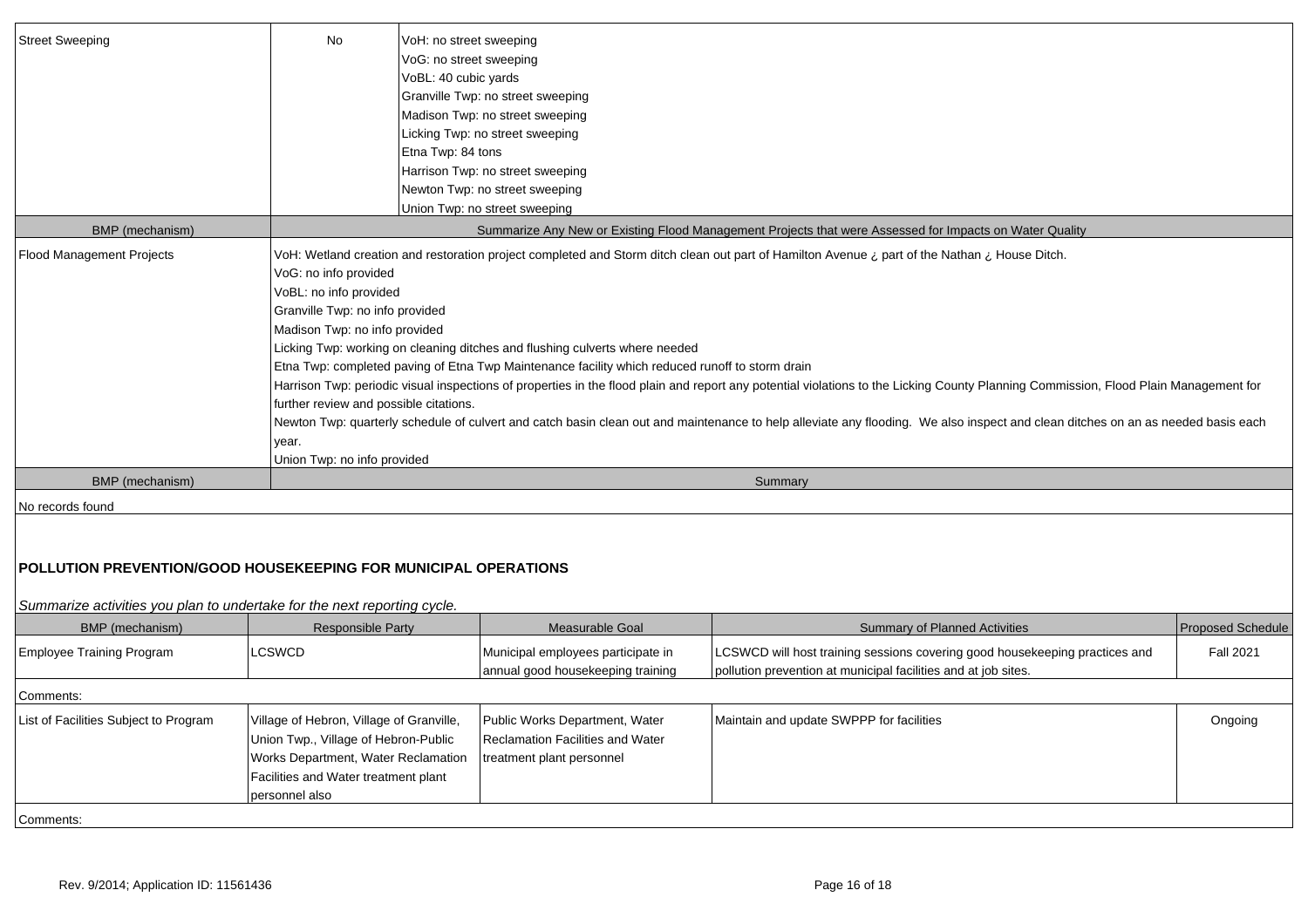| Disposal of Wastes                                                           | Village of Hebron, Village of Granville,<br>LCSWCD                                                   | Ensure all waste is disposed of in the<br>appropriate manner.                                                                                | Dispose of all waste materials appropriately and document amounts                                                                                                                                                                                   | Ongoing                                  |
|------------------------------------------------------------------------------|------------------------------------------------------------------------------------------------------|----------------------------------------------------------------------------------------------------------------------------------------------|-----------------------------------------------------------------------------------------------------------------------------------------------------------------------------------------------------------------------------------------------------|------------------------------------------|
| Comments:                                                                    |                                                                                                      |                                                                                                                                              |                                                                                                                                                                                                                                                     |                                          |
| Fertilizer Usage                                                             | Village of Hebron                                                                                    | Use fertilizer only as necessary                                                                                                             | Use fertilizer only when necessary to promote vegetation for erosion control as<br>needed; limit phosphorus fertilizer used.                                                                                                                        | Ongoing                                  |
| Comments:                                                                    |                                                                                                      |                                                                                                                                              |                                                                                                                                                                                                                                                     |                                          |
| Pesticide & Herbicide Usage                                                  | Village of Hebron Village of Granville<br>Union Twp. LCEO and LC Hwy Dept.                           | Use pesticides and herbicides only as<br>needed and in accordance with FIFRA<br>and manufacturers label.                                     | Any applications will be made by qualified personnel only. Use herbicides only as<br>necessary for control target (ditch maintenance, ROW maintenance, etc.) and<br>document usage.                                                                 | Ongoing                                  |
| Comments:                                                                    |                                                                                                      |                                                                                                                                              |                                                                                                                                                                                                                                                     |                                          |
| <b>Flood Management Projects</b>                                             | of Granville                                                                                         | projects.                                                                                                                                    | Village of Buckeye Lake, Hebron, Village Evaluate all new floodplain management Continue to monitor and take action when floodplain management is needed                                                                                            | Review projects as<br>they are proposed. |
| Comments:                                                                    |                                                                                                      |                                                                                                                                              |                                                                                                                                                                                                                                                     |                                          |
| <b>MS4 Maintenance</b>                                                       | Village of Hebron, Village of Granville,<br>Newton Twp, Union Twp, Licking County<br>Recycling (LCR) | Maintain the integrity and function of all<br>stormwater infrastructure to minimize<br>pollution entering receiving waters in the<br>county. | Clean and maintain all stormwater infrastructure, inspect and maintain all municipal<br>facilities, use pollution prevention BMPs, and practice good housekeeping.<br>Promote recycling programs and waterway cleanup events throughout the county. | Ongoing                                  |
| Comments:                                                                    |                                                                                                      |                                                                                                                                              |                                                                                                                                                                                                                                                     |                                          |
| <b>Road Salt</b>                                                             | Village of Hebron, Village of Granville,<br>Township                                                 | Keep salt covered and minimize usage                                                                                                         | Inspect and maintain salt storage facilities                                                                                                                                                                                                        | Ongoing                                  |
| Comments:                                                                    |                                                                                                      |                                                                                                                                              |                                                                                                                                                                                                                                                     |                                          |
| <b>Street Sweeping</b>                                                       | Village of Hebron, Village of Granville                                                              | Properly dispose of street sweepings                                                                                                         | Send street sweeping and catch basin debris to sanitary landfill; keep stored debris<br>covered.                                                                                                                                                    | Ongoing                                  |
| Comments:                                                                    |                                                                                                      |                                                                                                                                              |                                                                                                                                                                                                                                                     |                                          |
| <b>PROPOSED CHANGES TO YOUR SWMP (IF ANY)</b>                                |                                                                                                      |                                                                                                                                              |                                                                                                                                                                                                                                                     |                                          |
| reporting year, please explain why.                                          |                                                                                                      |                                                                                                                                              | Summarize any proposed changes to your SWMP, including changes to any BMPs or any identified measurable goals that apply to the program elements. If you fail to satisfy measurable goals for the                                                   |                                          |
|                                                                              |                                                                                                      |                                                                                                                                              |                                                                                                                                                                                                                                                     |                                          |
| <b>VARIANCES GRANTED (IF ANY)</b>                                            |                                                                                                      |                                                                                                                                              |                                                                                                                                                                                                                                                     |                                          |
| Identify and summarize any variances granted under your storm water program. |                                                                                                      |                                                                                                                                              |                                                                                                                                                                                                                                                     |                                          |
|                                                                              |                                                                                                      |                                                                                                                                              |                                                                                                                                                                                                                                                     |                                          |